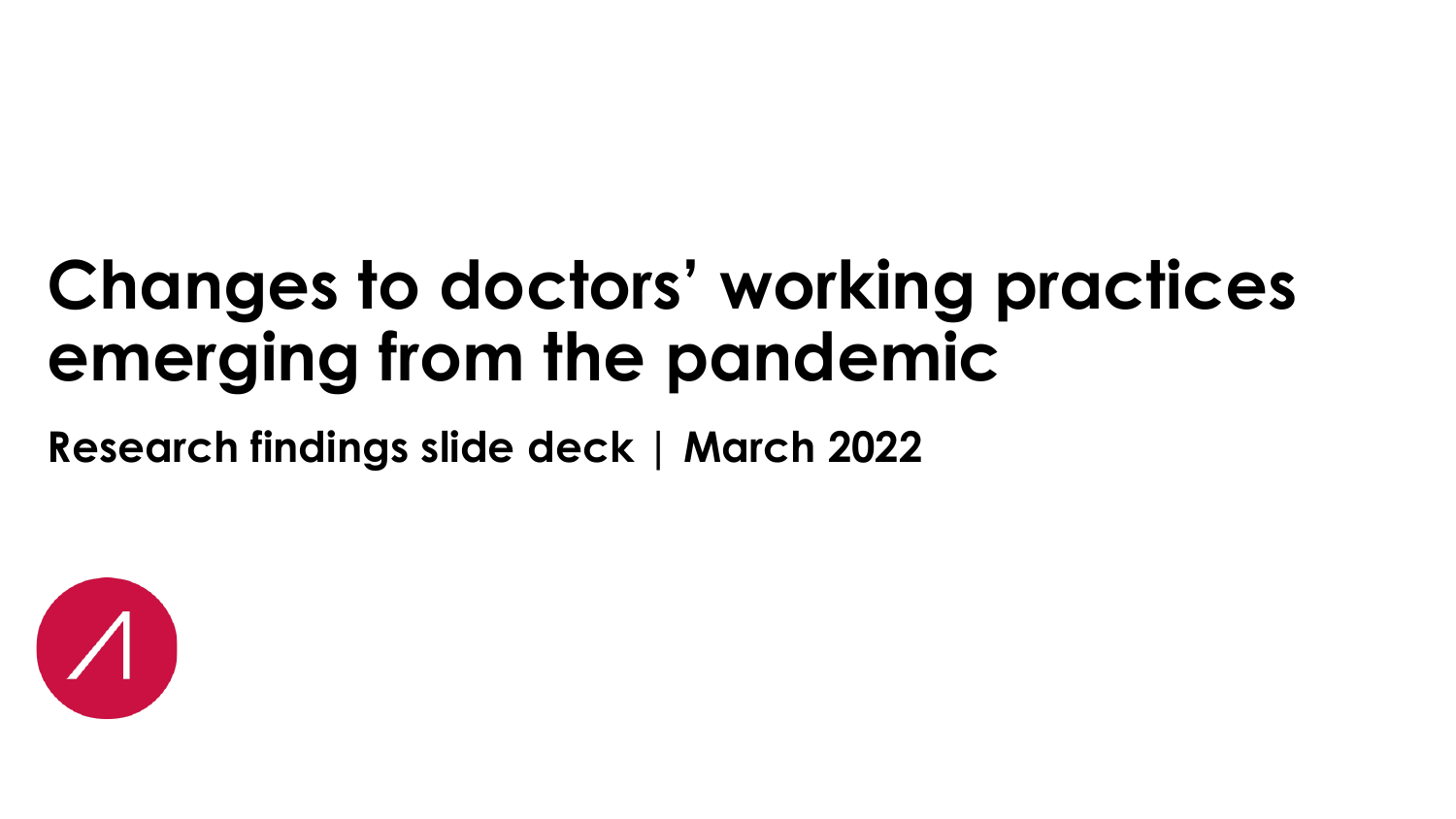### **Background and methods**

The Covid-19 pandemic has brought about large-scale and rapid changes in how healthcare services are delivered and used, and doctors have been required to change and adapt their practice in response. Trajectory were commissioned by the General Medical Council (GMC) to conduct research exploring the changes and adaptations to doctors' working practices that have emerged during the pandemic.

### **Research questions:**

- What are the main changes to doctors' practice to have emerged from the pandemic?
- b) What is the effect of these changes on doctors, patients, healthcare organisations and the wider system?
- c) Which changes to doctors' practice should/should not be retained long-term, and why?
- d) What are the barriers and enablers for sustaining changes?

### **Methods:**

- A desk review of existing evidence.
- Eight focus groups split between GPs, secondary care clinicians, doctors in training, and those on SAS/LED contracts. Each group contained four to six doctors.
- 19 depth interviews with clinical leads, practice managers and NHS and private hospital managers.

The research was conducted via video interview (Zoom) August to September 2021.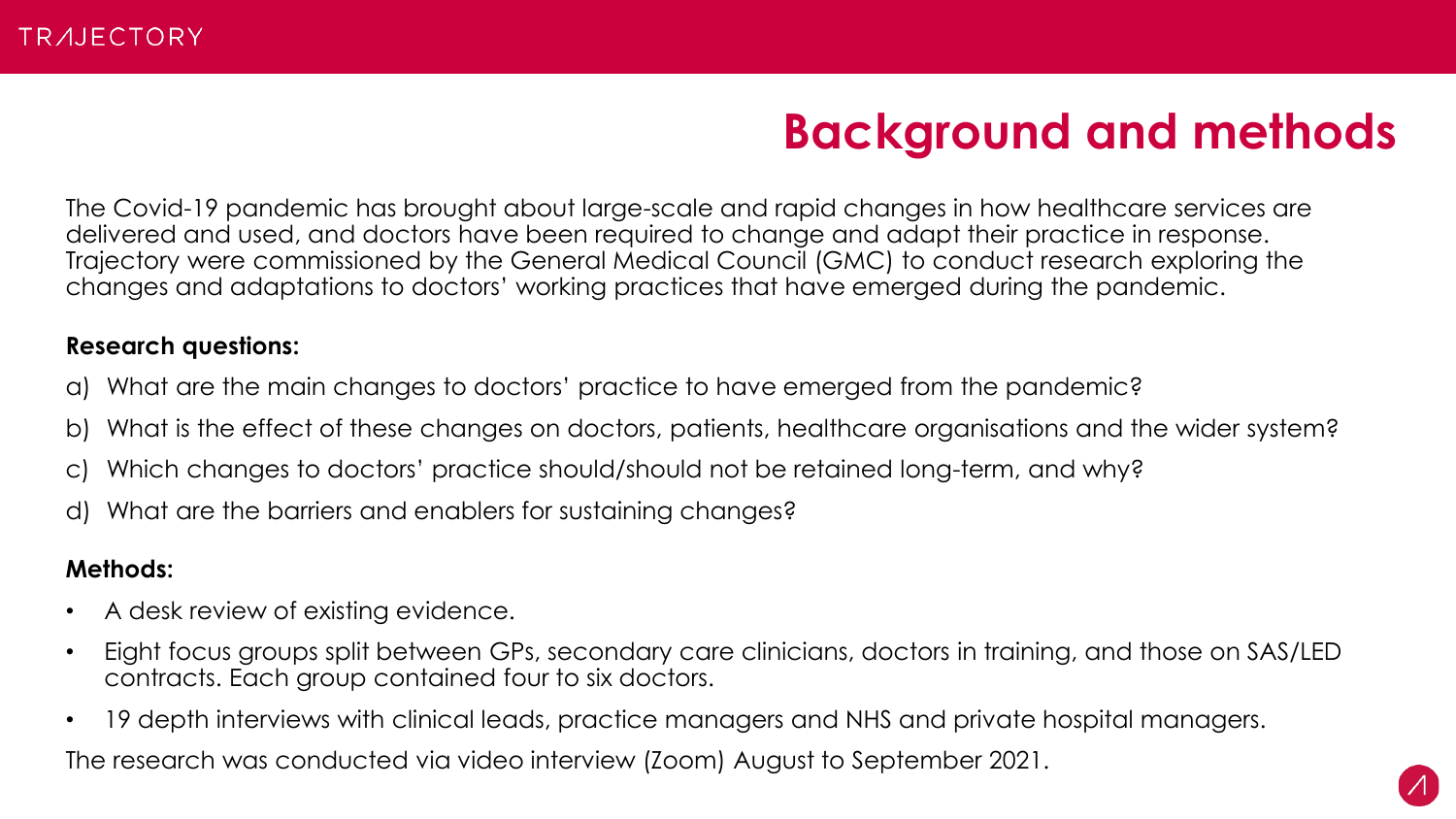### **Research headlines**

The findings describe some of the major changes that have occurred from the perspective of doctors, clinical leads, and managers. Exploring the future sustainability of these changes was a key aspect of the research, but it's important to note that this remains a rapidly evolving picture.

#### **Major areas of change:**

- **Digitally enabled remote working:** *Remote primary care consultations; remote primary care triaging; remote secondary care clinics; remote health monitoring; working from home.*
- **Shifts in roles and responsibilities within the multi-disciplinary team:** *Co-operation between primary and secondary care; integration with community care services; redeployment.*
- **Reconfiguration of patient care pathways:** *Redirecting access to specialist care; use of 'green hospitals'.*
- **Managing the patient care backlog:** *Allocating workforce resources; supporting doctors wellbeing; modified investigation and treatment protocols.*

**Priorities for sustaining positive change long-term:** Increased staffing; further investment in technology and digital services; training and guidance; changing attitudes; organisation, culture and leadership.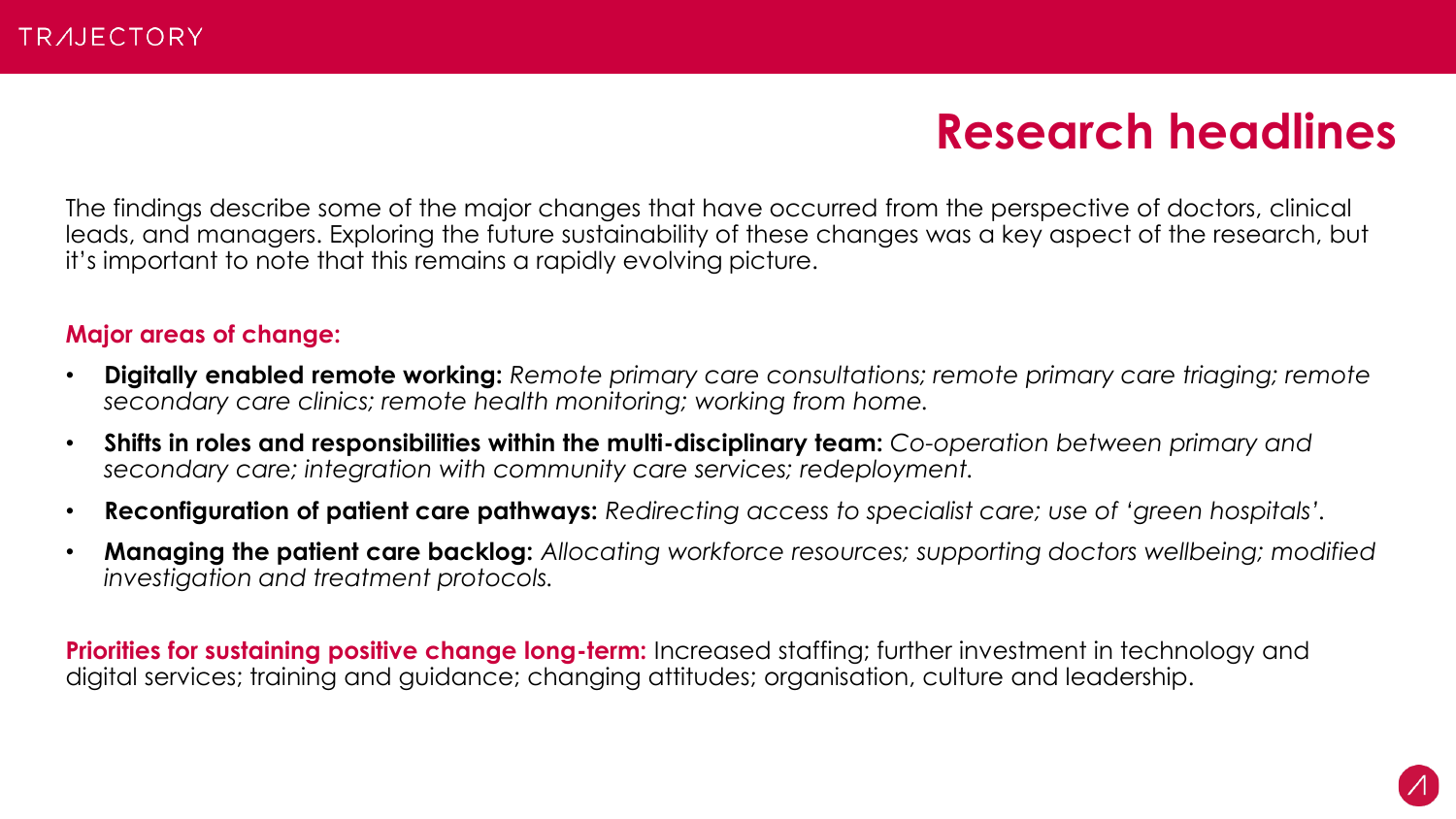## Area of change 1: Digitally enabled remote working

*There has been a major shift in the use of technology to enable more remote working, including remote consultation and monitoring. This has supported the healthcare system to function over the pandemic, in particular during lockdowns.*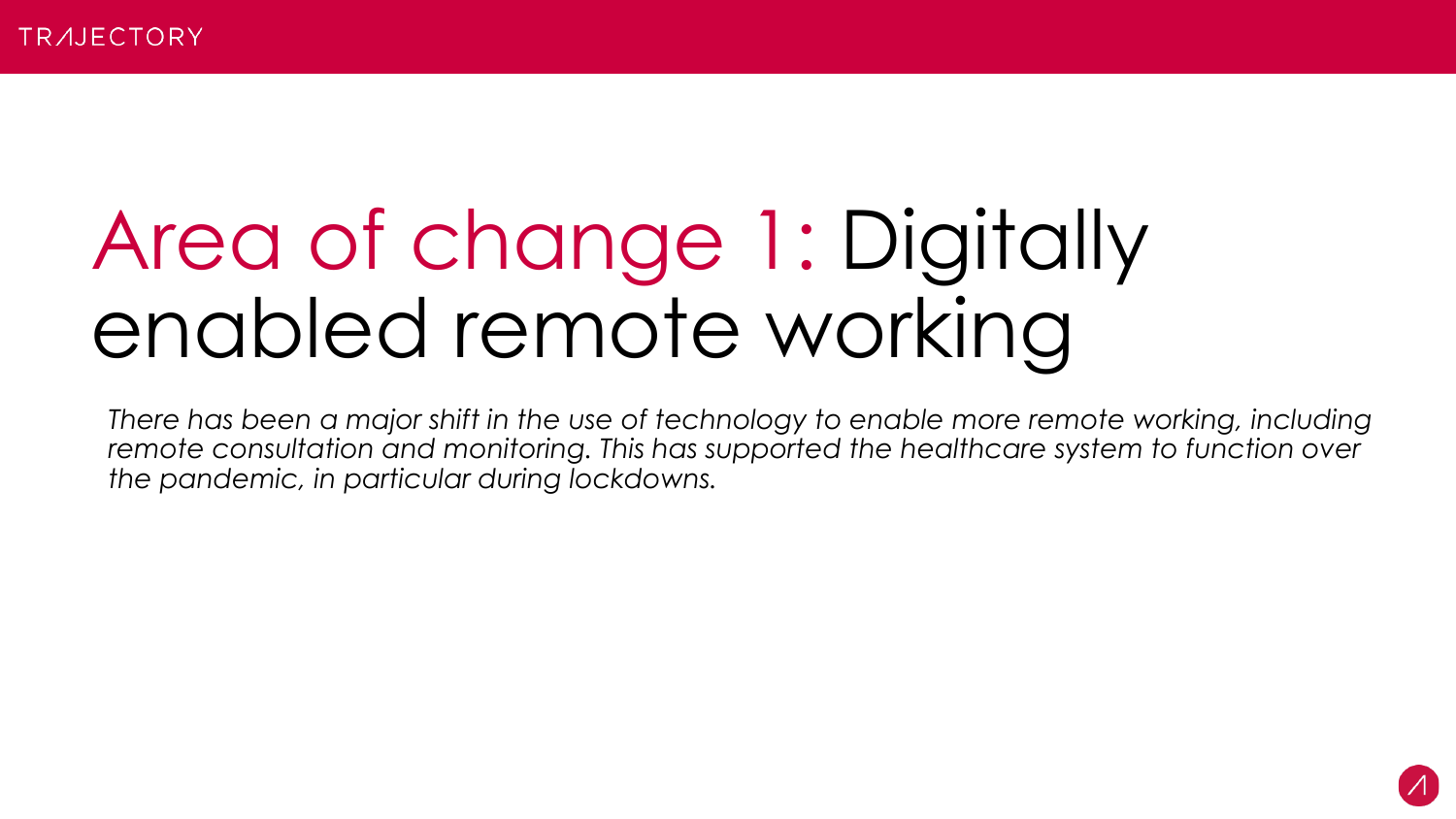### **Remote primary care consultations**

### **What has changed?**

• A much higher proportion of GP consultations are now being delivered remotely compared to prepandemic. The vast majority of remote consultations are currently by telephone as opposed to video. However, software such as accuRx allows patients to securely send pictures and messages.

#### **Impact of the change**

- GPs reported that remote consultations gave them more flexibility to tailor the length of consultations. They felt that this helped them manage their caseloads more efficiently, resulting in shorter waiting times for patients.
- GPs also said it had positive effects on their wellbeing. It reduced the time pressure of giving every patient ten-minute time slots. It also allowed them to better structure their day to have breaks and spend time with colleagues.

*"People aren't in neat ten-minute packages, some are going to take longer. So this flexibility is such a plus because [you] can spend time on a patient who needs it, can get the sick notes done quicker, without feeling every ten minutes you're running behind. From a wellbeing perspective, mentally I've been feeling a lot less pressure on that time aspect." (GP)*

• However, some GPs reported concerns that remote consultations could increase the risk of missed diagnosis.

*"You miss a lot of non-verbal communication. I worried about missing things."*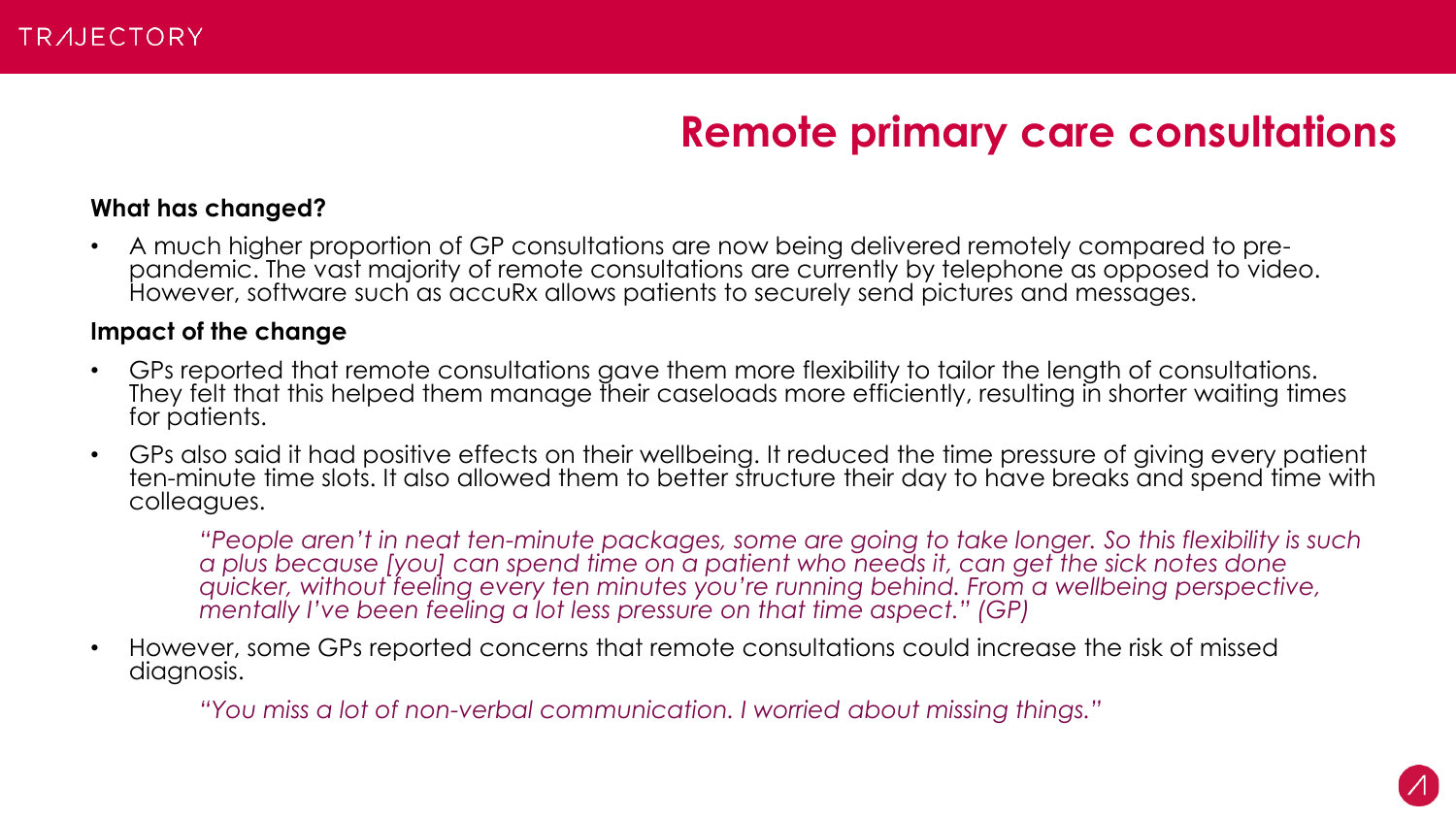### **Remote primary care consultations**

• GPs also shared concerns that a remote-first care model may exclude some patients and not be suitable for everyone. This might be because patients have problems using the technology. Or because they feel less comfortable discussing their health concerns over a phone or video call.

*"Elderly patients who haven't come to see us for their chronic disease have just been left for a year now and are a lot sicker than they were pre-Covid. Those on the severe mental health register – trying to consult with them on the phone is very difficult, these groups have suffered." (GP)*

#### **Sustaining the change**

• GPs participating in the research felt that a remote-first model should eventually become the norm. While most acknowledge that there are potential risks, they believe their experiences during the pandemic prove these risks can be managed.

"I know as a doctor where I can't complete my diagnosis safely on the telephone and that I need *to bring that patient in. We do that all the time." (GP)*

- GPs highlighted the importance of digital software to support remote consultations, such as accuRx that allows patients to securely send pictures and messages.
- GPs also felt that changes to training and education were needed to reflect the shift to a remote-first model.

*"As well as triaging, use of video consulting requires new skills, such as learning to examine someone when they're not physically in the room. It's something we all need to work on." (GP)*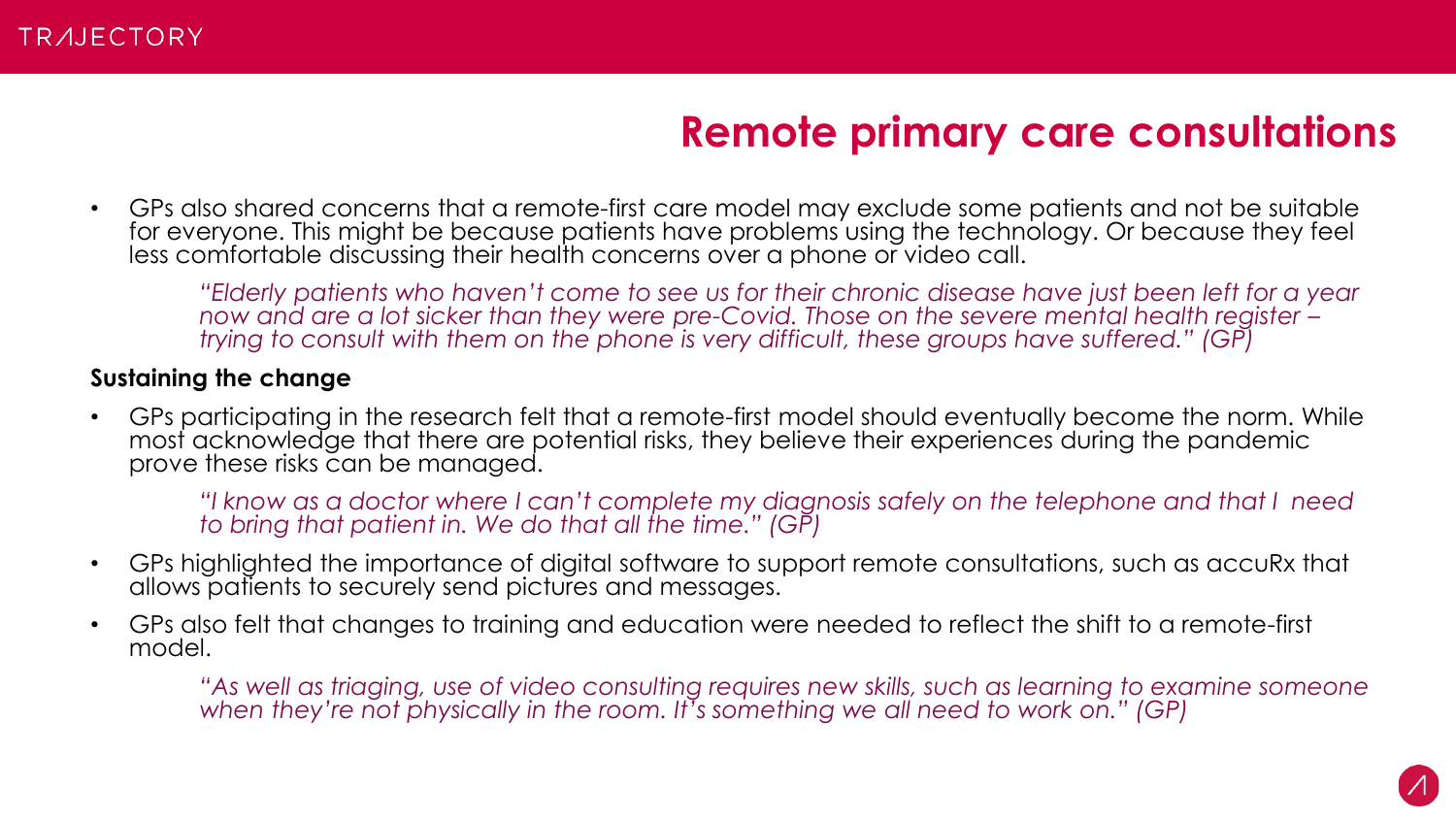### **Remote triaging in primary care**

### **What has changed?**

• More remote consultations has coincided with a shift to digitally enabled 'total triage' in primary care. It's possible to triage entirely by telephone. But since the pandemic many practices have used online consultation systems such as eConsult to increase speed and efficiency. Patients can enter their background and symptoms online. A doctor can then assess how quickly they need treatment, and how best to provide it.

#### **Impact of the change**

• GPs reported that digital consultation and triage worked particularly well for medical administration like sick notes, prescription requests and medication reviews. It provides a communication trail and many of the doctors we spoke with believe it is more convenient for patients.

*"Rather than patients phoning or emailing the surgery without a communication trail, things get*  uploaded onto the patient record, like a prescription request or a medication review, and we can *do those easily." (GP)*

- However, the requirement to respond within 48 hours is demanding for doctors. Some partners report doing sixty eConsult cases a day just to reach this deadline.
- Some GPs also felt that providing this model potentially risks devaluing GPs' time and could discourage appropriate self-management of minor ailments.
- Concerns were again raised that marginalised groups of patients may struggle with accessing digital solutions.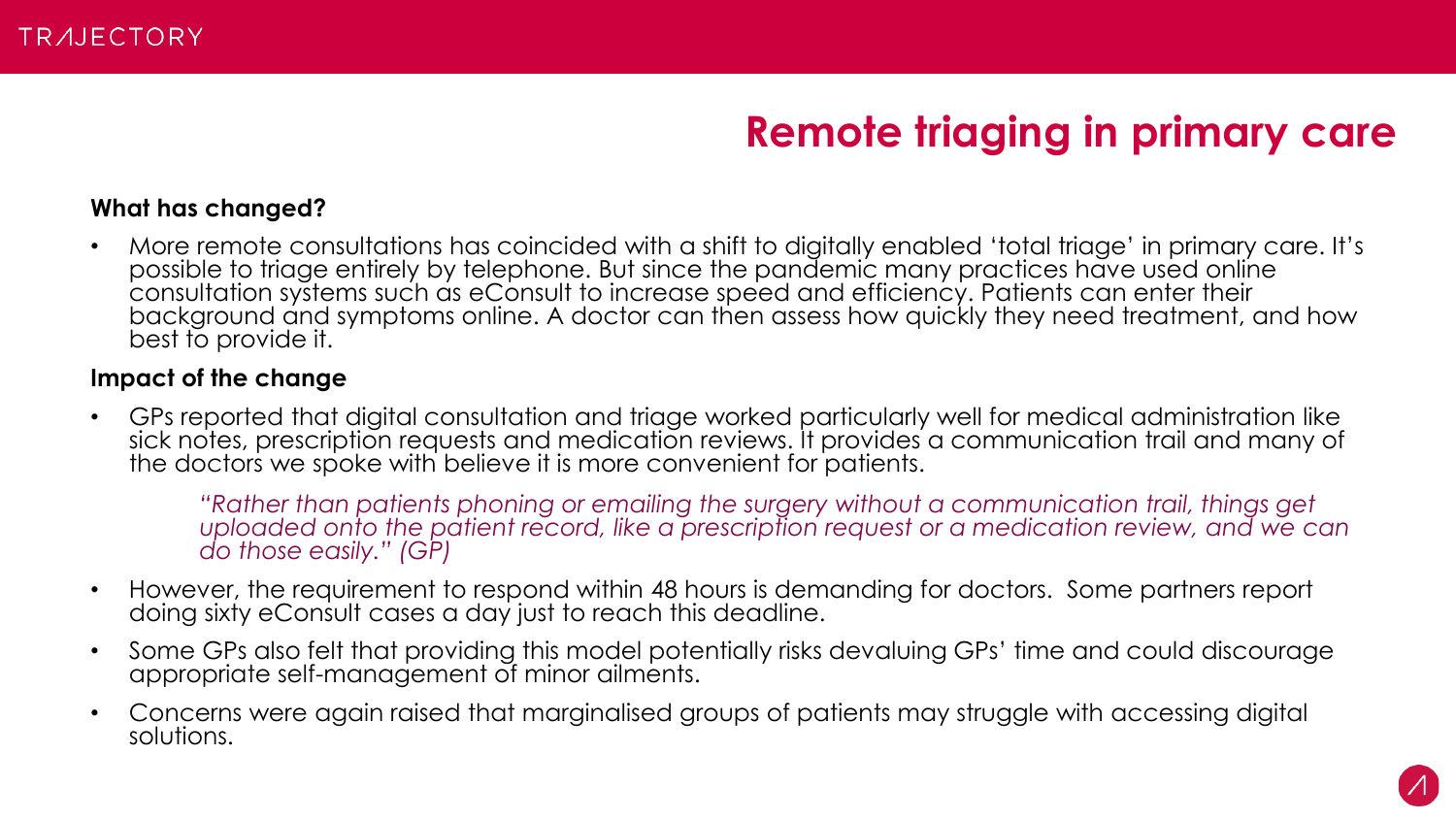### **Remote triaging in primary care**

### **Sustaining the change**

• Doctors described the importance of regulation and guidance in supporting the continued use of digital triage platforms. Where this is already in place, awareness of it may be low.

*"It's an unregulated area, for example [with] eConsult, if there's a failing in the electronic triage and something unsafe has to wait, where does the responsibility for that lie?" (GP)*

- GPs also suggest better integration of these platforms with clinical systems to avoid duplication and reduce risk of administrative errors.
- Some GPs raised concerns about the role receptionists are likely to play, particularly when remote triage happens offline. They highlighted that they are not sufficiently trained and most felt that more senior medical staff should be responsible.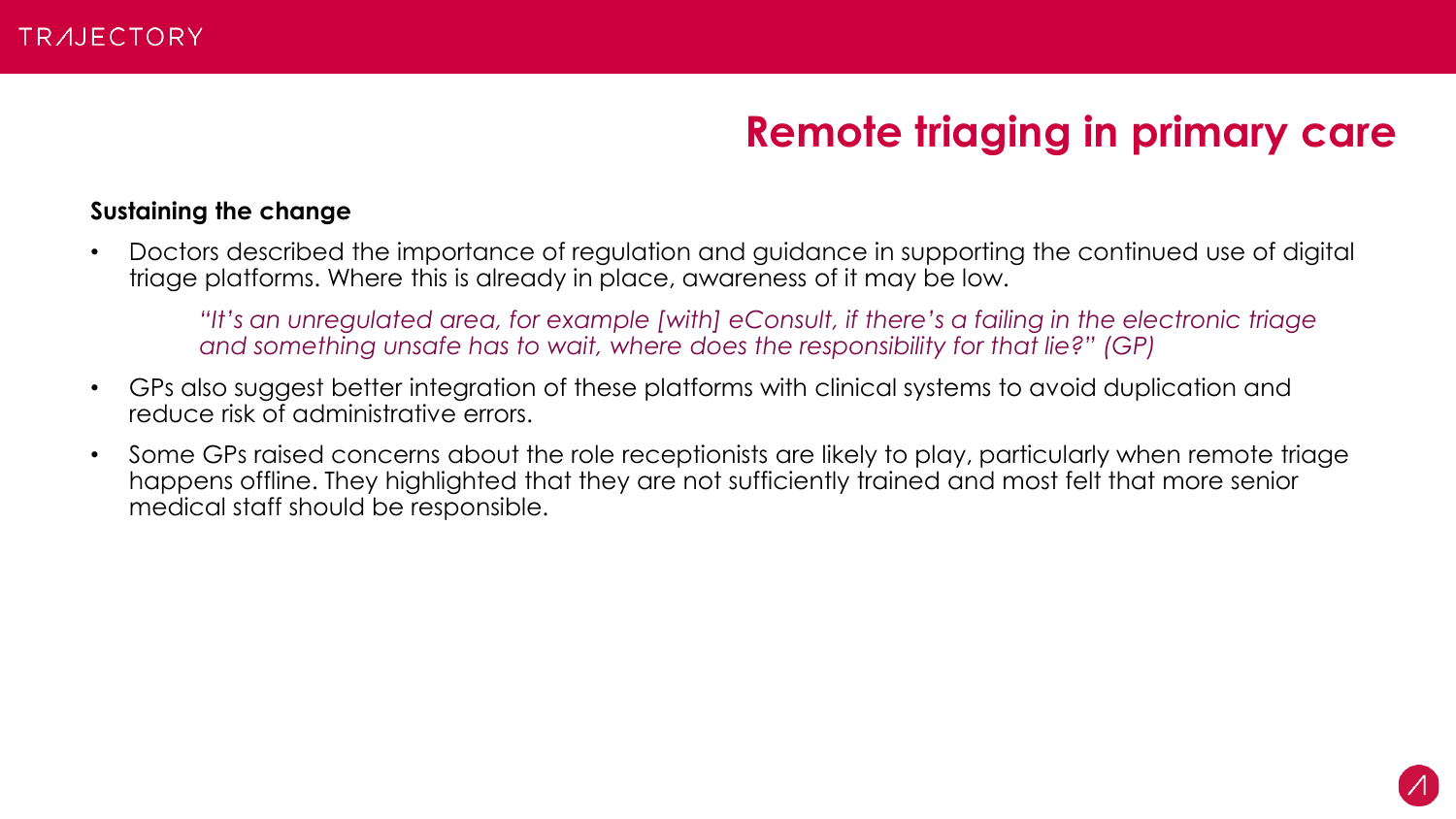### **Remote secondary care consultations**

#### **What has changed?**

- There has been widespread use of virtual clinics in secondary care, across many of the specialties represented in the research (e.g. orthopaedics, community paediatrics, psychiatry, oncology). Doctors reported that virtual clinics have been most commonly used for follow-up appointments such as providing test results.
- Digital platforms such as 'Attend Anywhere' have supported provision and access to remote clinics.

#### **Impact of the change**

- Doctors participating in the research reported that that remote clinics free up resources and reduce the disruptive impact of non-attendance as doctors can simply move onto the next call.
- They also highlighted that they minimise travel and expense for patients.
- However, doctors reported telephone practice can be isolating and raised concerns that it offers fewer training opportunities and less supervision.
- The biggest challenge in secondary care was felt to be assessing patients' suitability for remote consultations. As well as the clinical circumstances, social factors, such as language barriers and safeguarding have to be considered.

*"The less unnecessary time the patient spends at the hospital the better. The challenge is: where* do you draw the line between necessary and unnecessary – it's very specific to your area." *(Consultant)*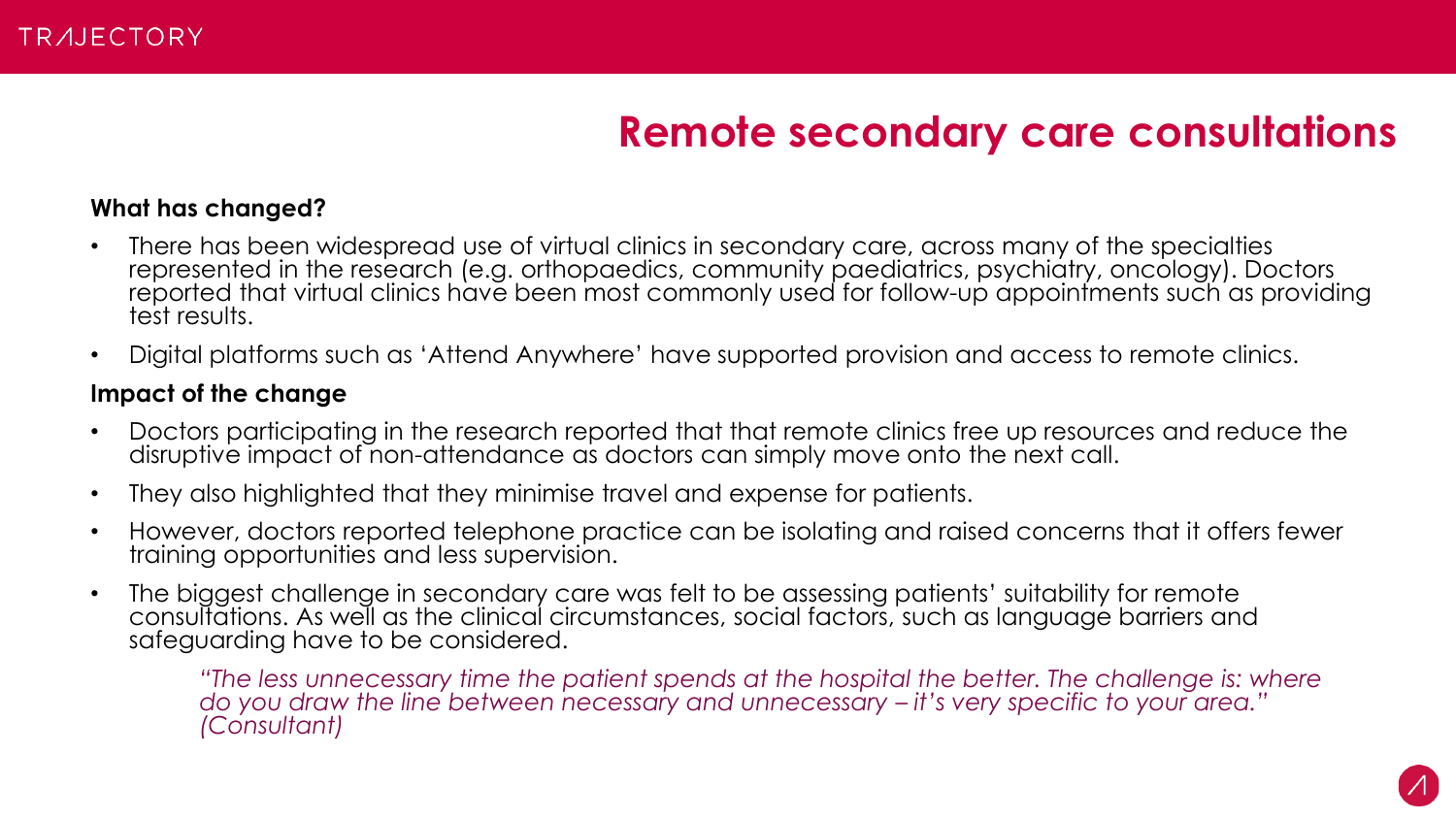### **Remote secondary care consultations**

### **Sustaining the change**

- Doctors across several specialities agreed that remote consultations would continue to be very useful for many follow-up appointments, but most felt that initial consultations should remain face-to-face.
- Doctors raised the need for guidance that provides more clarity on when, and how, to conduct remote consultations. There was concern that without this assurance, a fear of complaints could reverse. innovation.

*"We'll slip back to how we used to practice five years ago because it's easier [to defend but] with the drawbacks of inconvenience and inefficiency… because it's less hassle." (Consultant)*

• The importance of providing patient choice was emphasised by many, however, clinical leads highlighted the need to also take a standardised approach, to increase efficiency and maintain consistency.

*"When practice varies among clinicians in the same department or across trusts, that is a recipe for complaints – because patients will say they've not been offered the same service." (Secondary Care Clinical Lead)*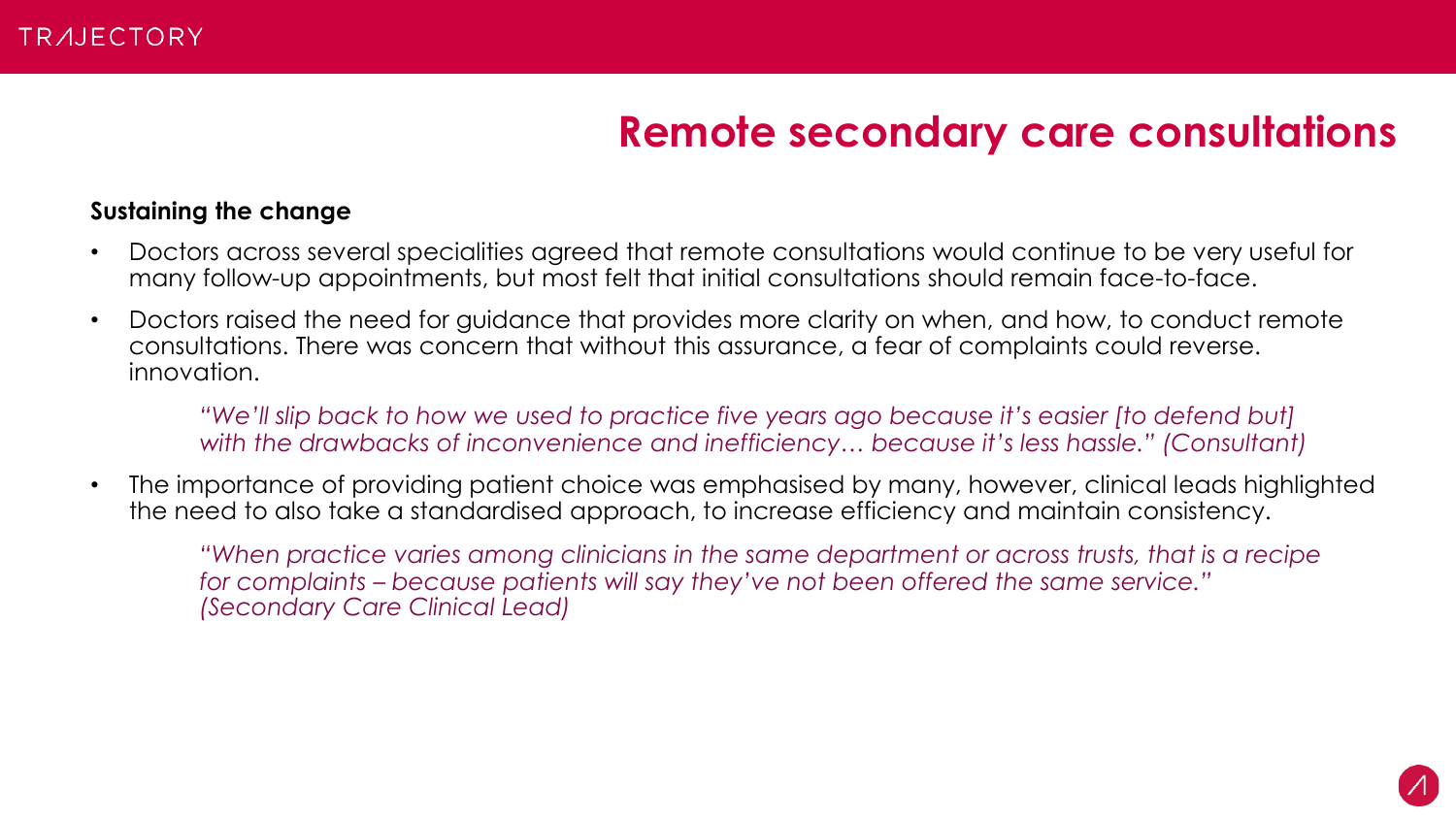### **Remote health monitoring**

### **What has changed?**

• The pandemic has accelerated adoption and improved attitudes towards technology for remote monitoring of health data (such as for blood pressure, oxygen saturation, electrocardiograms, blood glucose and BMI).

#### **Impact of the change**

- Doctors reported that remote monitoring can increase the quality of data available to them, resulting in more productive and efficient consultations.
- Many of the doctors felt that self-monitoring technology has empowered patients to take more ownership of their condition and enables them to self-manage.

*"Previously having a blood pressure (BP) machine at home was the exception. Now more than half*  the people I speak to do, so they can take readings for me without having to come in and it then *really informs the consultation. Even if it's a remote consultation, it provides me with really useful information which might mean they don't need to come in. That's empowering the patient to selfmanage." (GP)*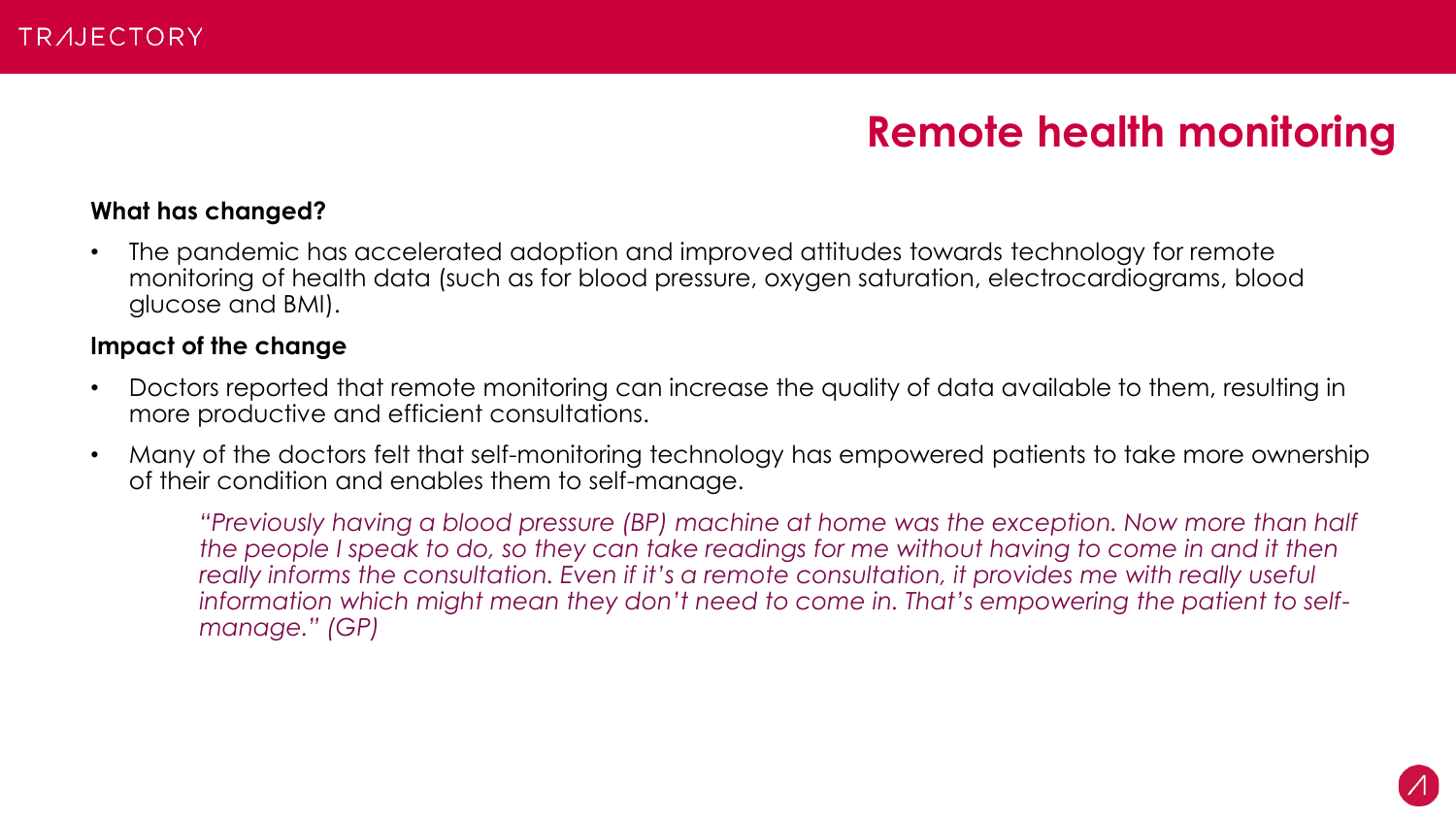### **Remote health monitoring**

• However, doctors also warned that self-management options are not right for all patients

*"I was speaking to a patient today who had anxiety and now she's measuring her blood pressure at home. She has panic attacks and will measure her BP during an attack which makes her panic more, and she's now fixated on measuring her blood pressure even more because she's worried about it. It's worsened her anxiety." (GP)*

### **Sustaining the change**

• Participating GPs and practice managers recognised the important role of remote health monitoring in future practice, and many felt that this has been accelerated by the pandemic. However concerns were raised about significant barriers, such as cost, that prevent remote monitoring being more widely accessible, particularly for marginalised groups in deprived areas.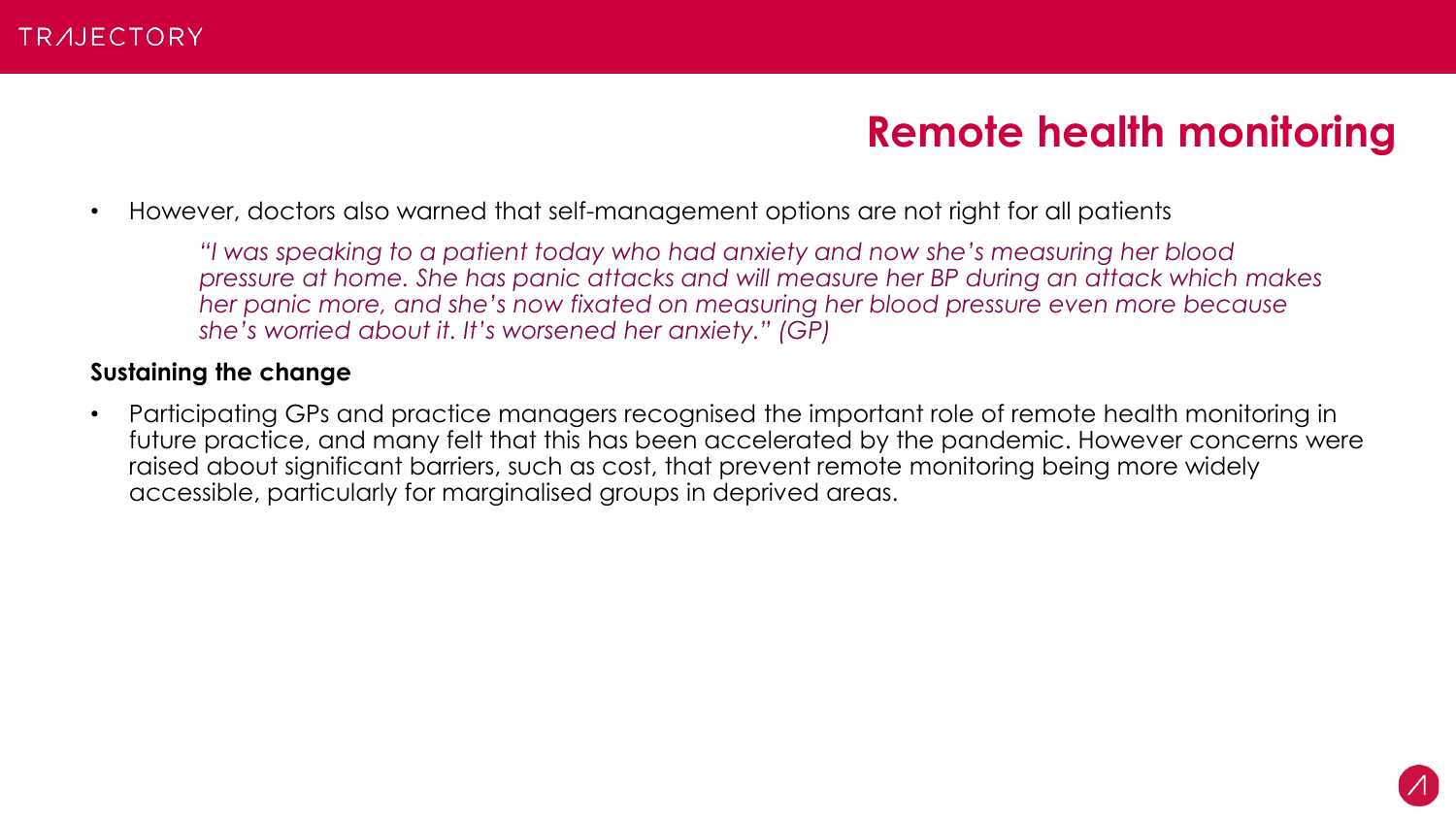### **Working from home**

### **What has changed?**

- Many doctors participating in the research now do some non-clinical and administration work from home, particularly clinical leads and managers.
- Some doctors, especially GPs and consultants working in non-urgent care, have also routinely conducted clinics, and even ward rounds, from home.

#### **Impact of the change**

- Homeworking doctors in the research report appreciating the autonomy this offers, and several suggested that this enables them to get through more work with less pressure. It has also allowed those shielding or having to isolate to carry on with some work, helping to maintain service capacity during the pandemic.
- However, it was identified that working from home can mean more requests for work and meetings outside normal hours.
- Interviewees also highlight in-person contact as important for protecting wellbeing and team morale especially the opportunity to debrief with colleagues.

*"At the beginning you weren't even allowed to have lunch with your colleagues, it was just soul destroying." (Consultant)*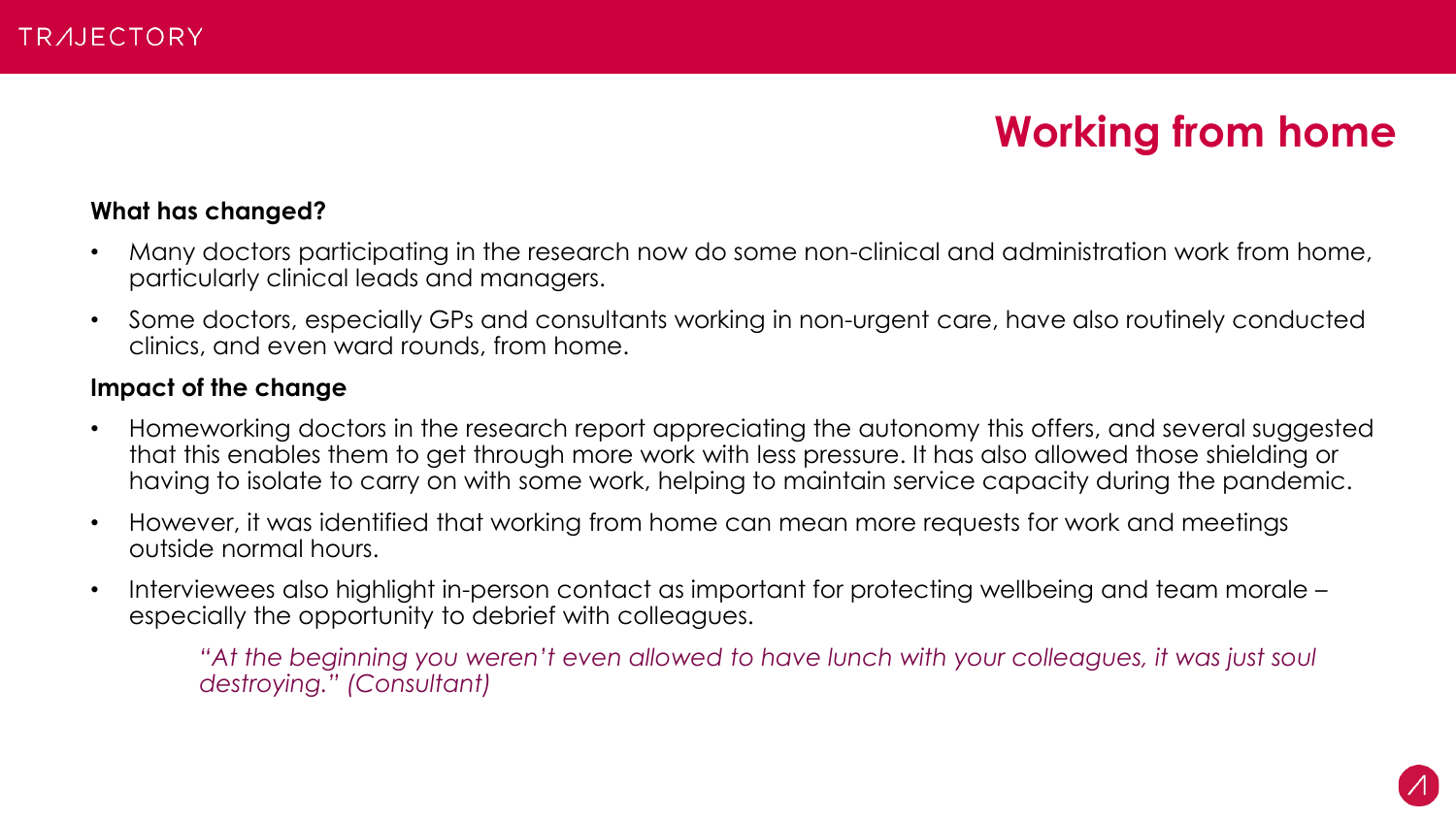### **Working from home**

• Plus, working from home means doctors aren't as close to their multi-disciplinary teams. It can undermine communication between doctors and management.

*"Because consultants aren't around, therapists can't grab them as easily to ask questions to, or you're not able to chase them for training compliance or such like." (Private Hospital Manager)*

### **Sustaining the change**

• Working practices are continuing to rapidly evolve. There was an appetite among many doctors participating in this research to retain some homeworking, particularly administrative tasks.

*"Who knows if they're going to pull that rug at some point? But it will be a travesty if they do. It is definitely one of the silver linings." (Secondary Care Clinical Lead)*

• However, doctors felt that improvements in the technology are needed to enable of expansion of homeworking capabilities and ensure that working from home can continue efficiently and safely.

*"One consultant was shielding so was only able to attend virtually so sometimes couldn't even hear the full history or pathology and was having to make decisions with really poor technology." (Doctor in training)*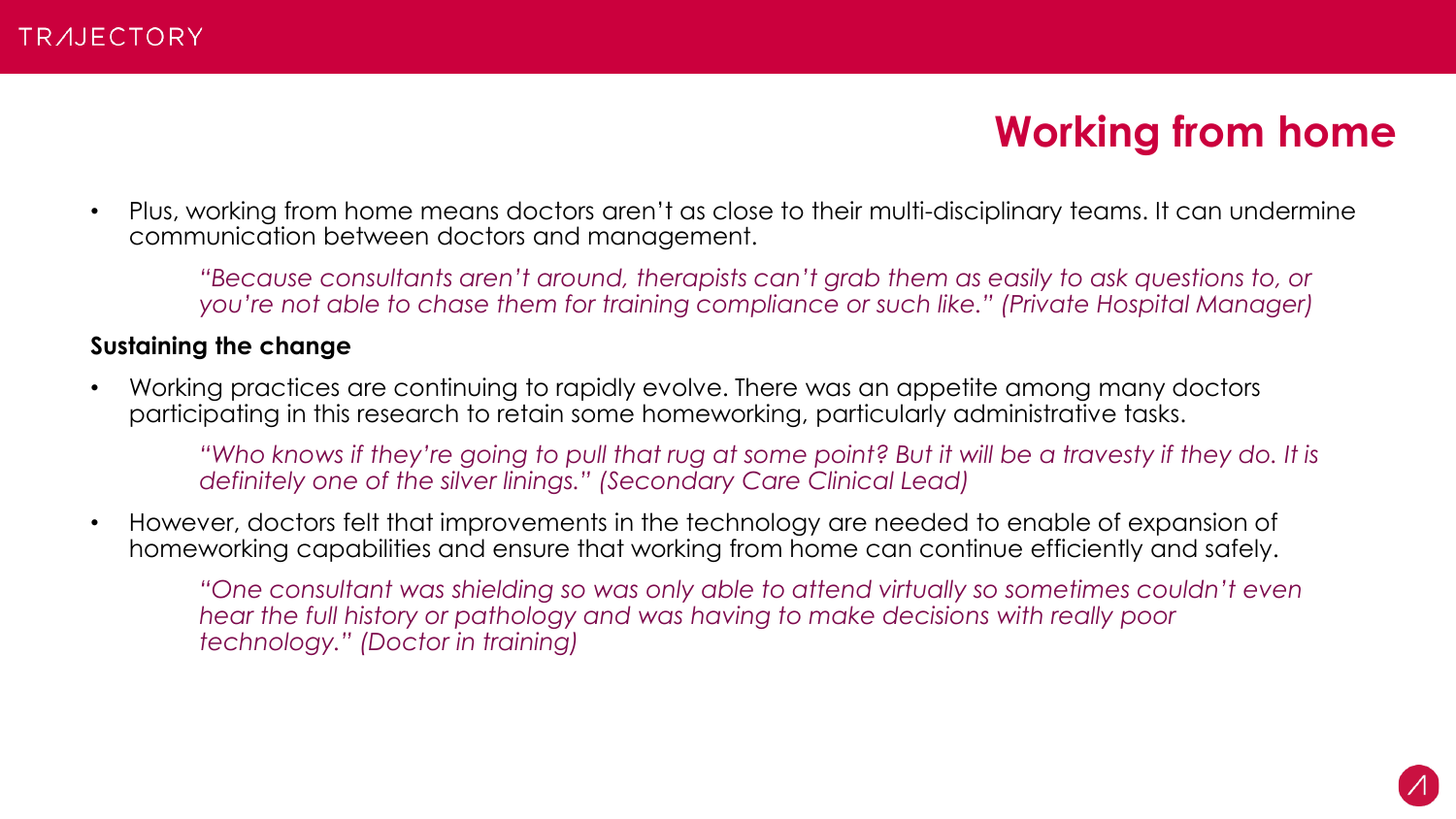## Area of change 2: Shifts in roles and responsibilities within the multi-disciplinary team

*Alongside extensive redeployment, the pandemic has driven many changes in the ways that doctors work with their colleagues, both in their own teams, and across the healthcare system.*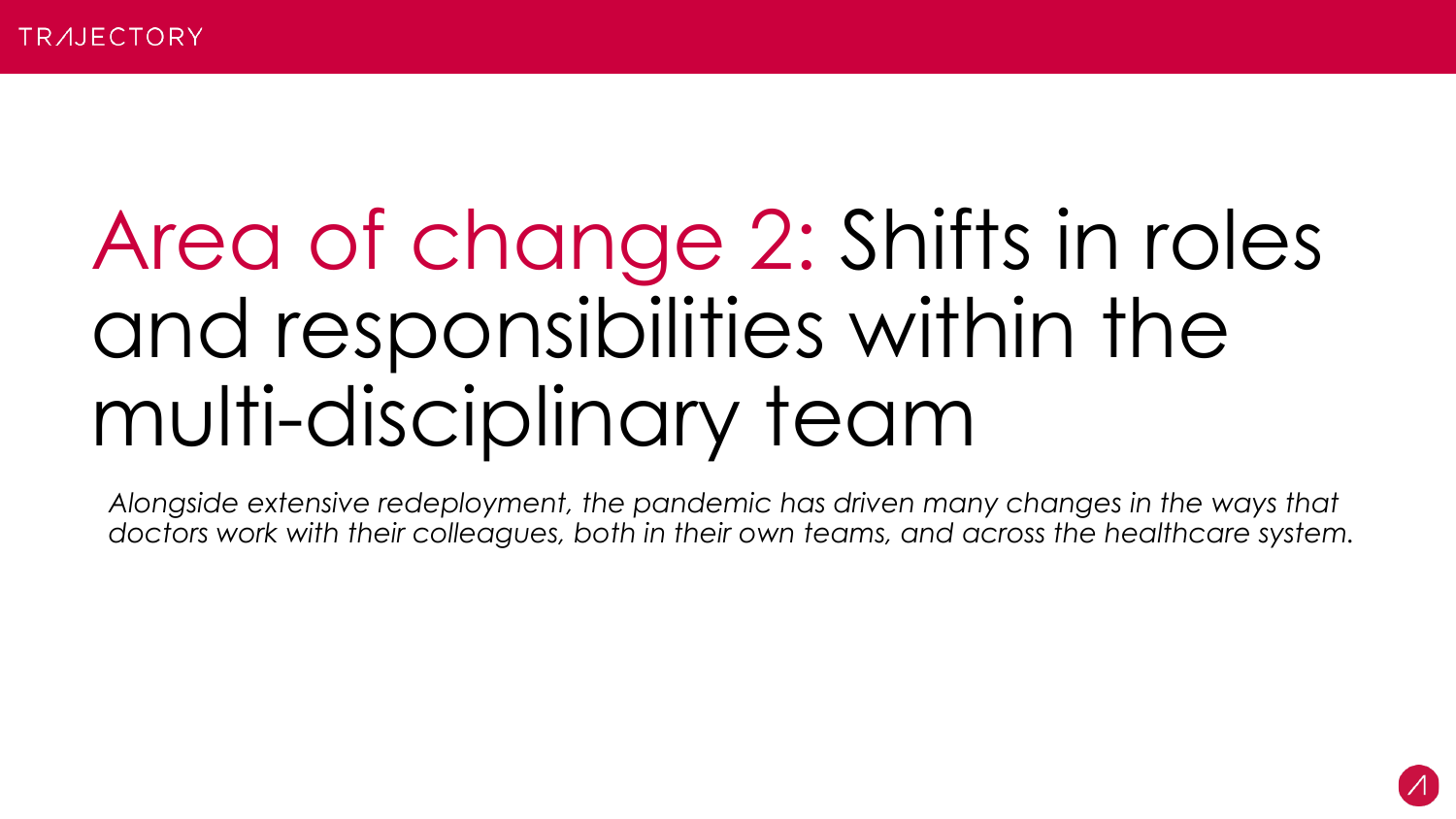### **Co-operation between primary and secondary care**

### **What has changed?**

• During the pandemic there has felt to have been greater overlap between primary and secondary care. For example, difficulties getting face-to-face access to GPs driving more primary care into hospitals, or delays in investigations or treatment resulting in the ongoing management of care by GPs.

*"Primary care around the country is being hammered, and it's difficult for people to get to the GPs because they've got such a backlog. So there is probably more shared care with GPs of pregnant patients, and GPs are monitoring less." (Consultant)*

"*We had to take over the management for example of rheumatoid patients with flare-ups and [it] wasn't uncommon for us to be giving steroid injections – we took on a lot of [the secondary care] workload." (GP)*

#### **Impact of the change**

- In some cases this overlap of responsibilities has led to tension between primary and secondary care settings with some doctors getting frustrated at what they see as having to taking on additional work.
- On the other hand, many doctors also report that working more closely has helped to forge better relationships and collaboration across the system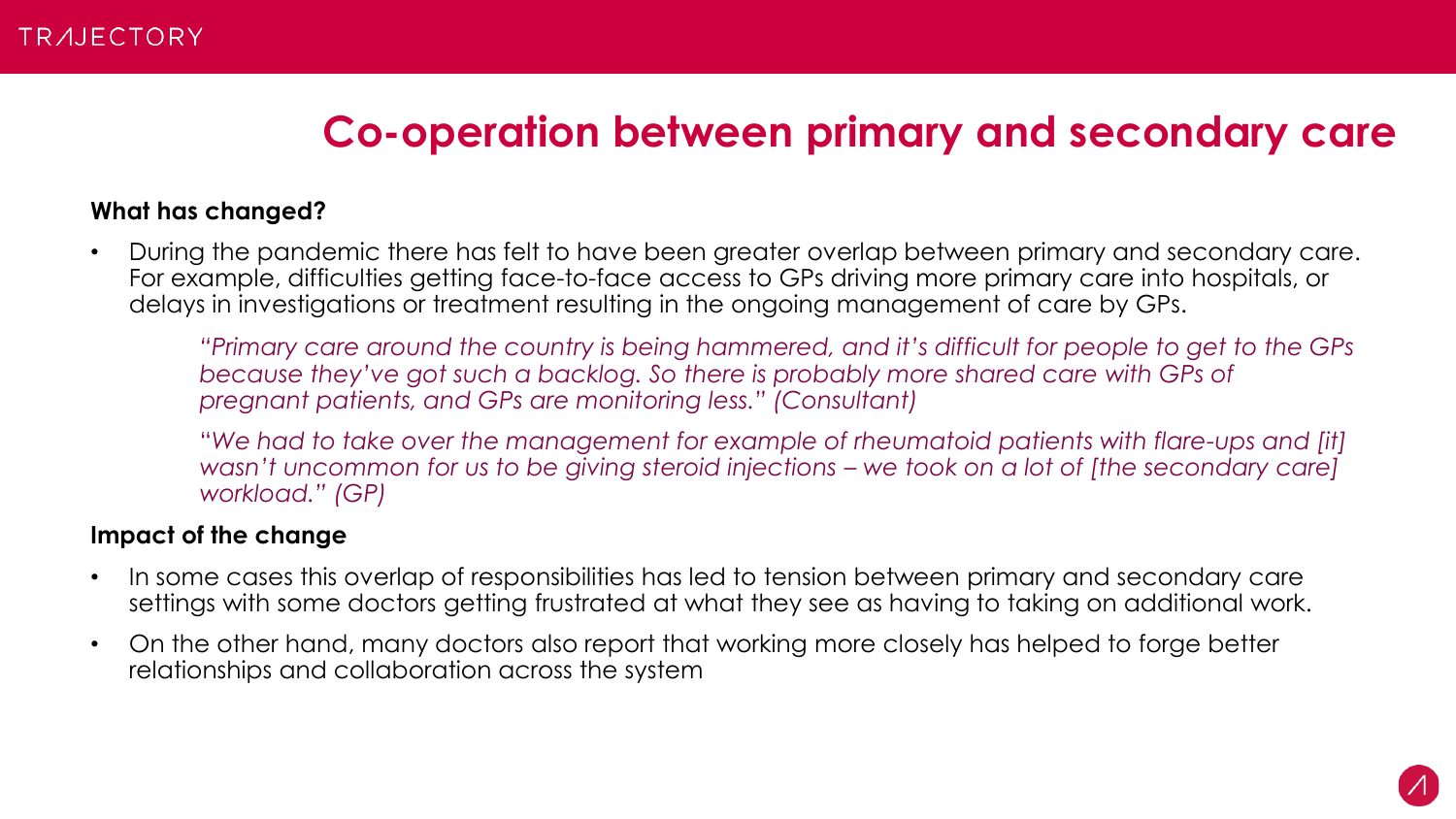### **Co-operation between primary and secondary care**

### **Sustaining the change**

• Clinical leads highlighted the role of advice and guidance pathways, teaching sessions, and networking opportunities for maintaining better links between primary and secondary care.

*"We have a really excellent referral help system where GPs can go online and ask questions to specialists" (Specialist)*

*"Virtual training has been good but unfortunately social and networking opportunities can't occur. You can't create professional networks, those little bridges" (GP)*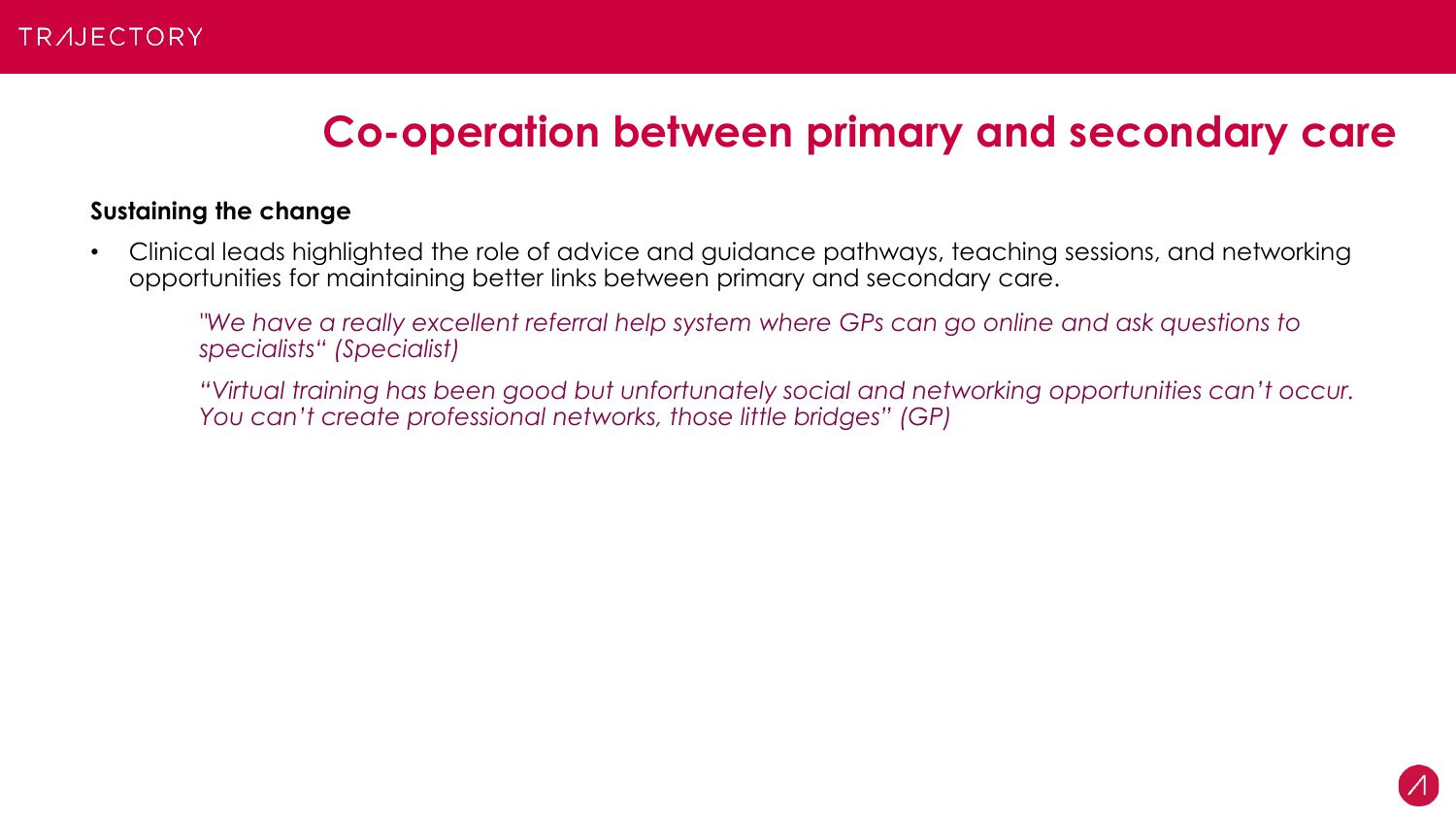### **Integration with community care services**

#### **What has changed?**

• Some of the GPs participating in the research described having to rely more on community care services during the pandemic e.g. district nurses, community matrons, or redeployed paramedics taking blood tests or providing certain treatments.

#### **Impact of the change**

• Community care services have helped relieve some GP's workload during the pandemic, particularly among those who may have been under-utilising community care services in the past.

*"Previously we didn't rely on the community services, like the community matron, district nurses, we tried to deal with everything by ourselves. During the past year we had to use the community services, and that's been a learning [curve] for us … We don't need to go to see every single patient, there are other services that can go and see these people." (GP)*

• Doctors also highlighted that better integration with community care services improves outcomes for patients as they can access more tailored and appropriate support. For example, social care prescribers look at the social determinants of health – like housing, finances and food poverty.

*"It's a real benefit to the patient and the system, instead of presenting six times over two months feeling they've been fobbed off without help." (GP)*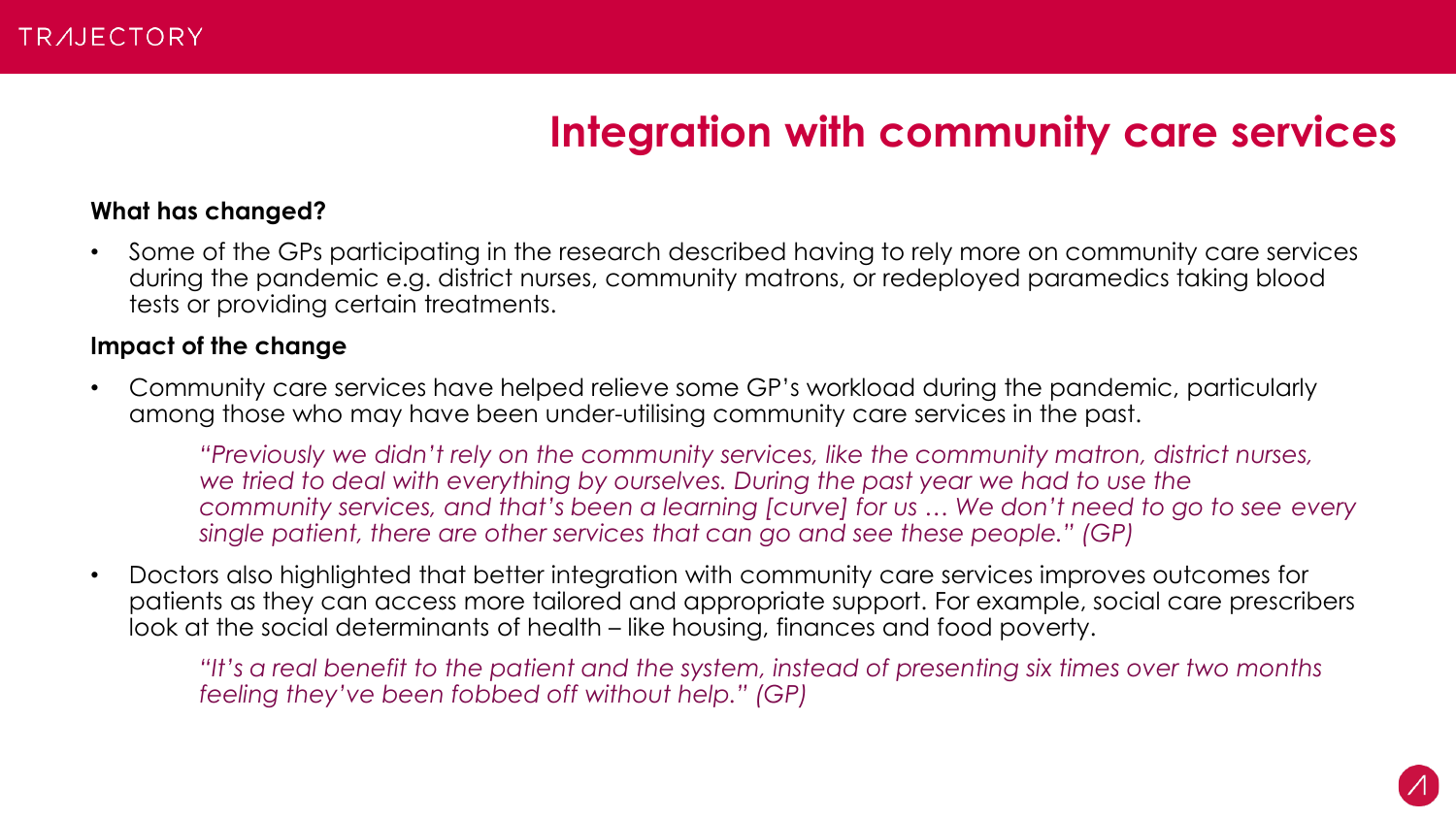### **Integration with community care services**

• However there have been gaps in availability.

*"In my small practice we had a close relationship with the community services. But with the pandemic the district nurses have been overloaded so have struggled to see patients to do bloods, dressings, so we've had to organise to do that ourselves." (GP)*

### **Sustaining the change**

- Many of those participating in the research felt that GPs are better embedded in community care services now, and that it is vital that these links are maintained after the pandemic. Newer types of team members in primary care are likely to grow in number in the future. These include care coordinators, who ensure patients gain access to the support they need.
- However, clinical leads and managers participating in the research felt there was a lack of clarity around the responsibilities of GPs who rely on healthcare professionals who aren't clinicians. They questioned the current individual focus of regulation, training, guidance and investigation; highlighting the gaps in regulation covering teams.

*"There are duties of a doctor but there are also duties of a general practice system – any given day there's five doctors answering phones and seeing patients, but you also have nurses, pharmacists, first contact practitioners, social prescriber link workers, care coordinators as well as our admin team stepping up and doing other health administrative tasks. Care is delivered by that group." (Primary care clinical lead)*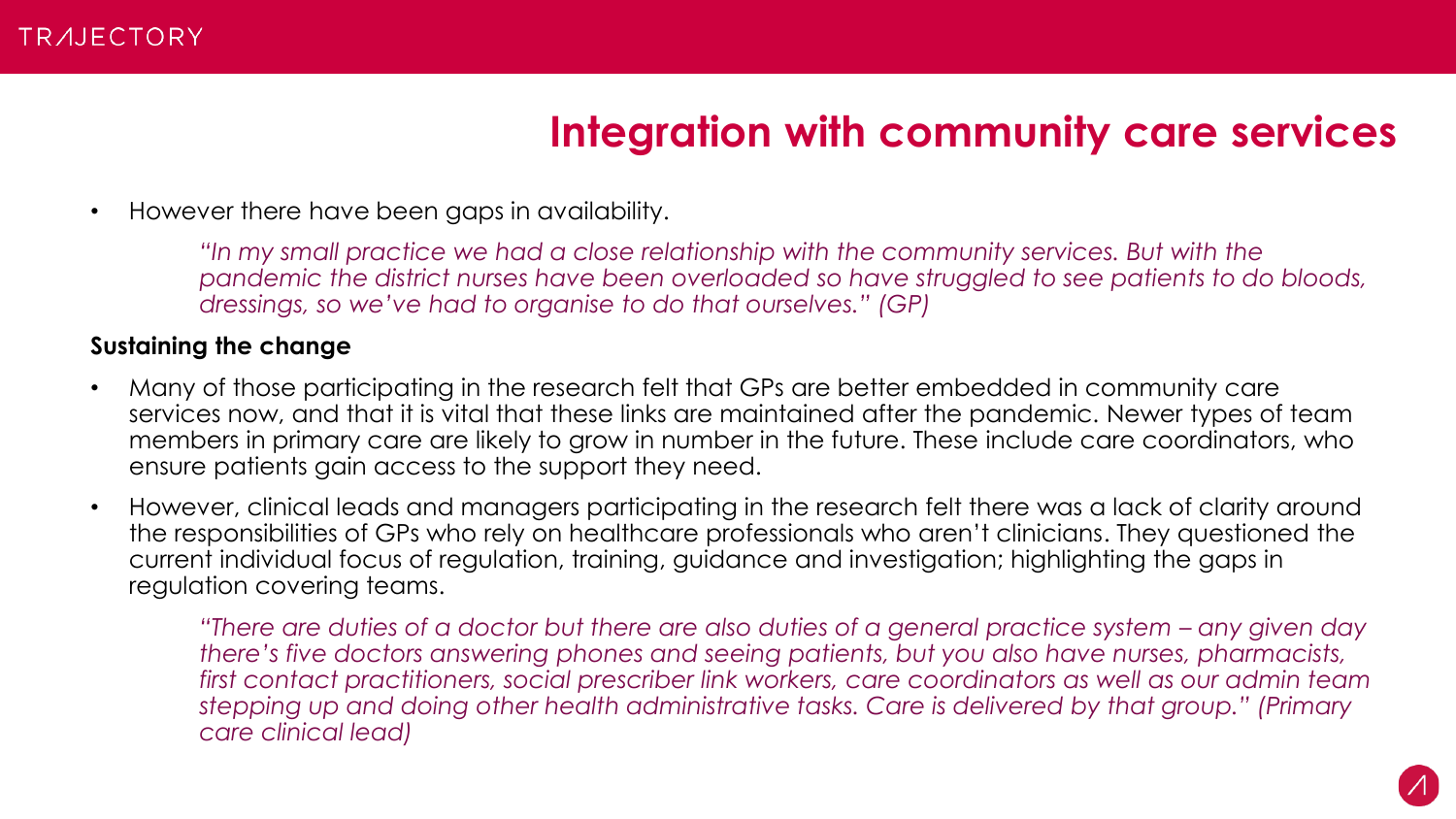### **Redeployment**

### **What has changed?**

- During the pandemic many doctors have been redeployed, both within their own speciality/area of practice and outside of it, in order to cope with the demand.
- Trainees have been the most likely group of doctors to be redeployed during the course of the pandemic. Redeployment of more senior doctors, while used in the first wave, has become less common.

#### **Impact of the change**

- Doctors acknowledge that redeployment, and the workforce flexibility it offers, has helped to get the NHS through the pandemic, particularly in the first wave. They also recognised the sense of camaraderie and "pulling together" that came with it.
- Some redeployed doctors in training actually had a more positive experience in terms of senior support, especially in teaching hospitals.

*"From my point of view as a junior on a London Covid ward I found senior support was better. More consultants were around. I felt really well supported, it was really helpful" (Doctor in Training)*

• However, while redeployed trainees appreciated greater leniency and flexibility in training during the pandemic, many still feel that their training has been negatively affected due to lost opportunities. Foundation year doctors in particular feel more uncertain about making future career choices without adequate exposure to the specialisms they're most interested in. While some registrars feel that they are not confident to progress in their chosen speciality.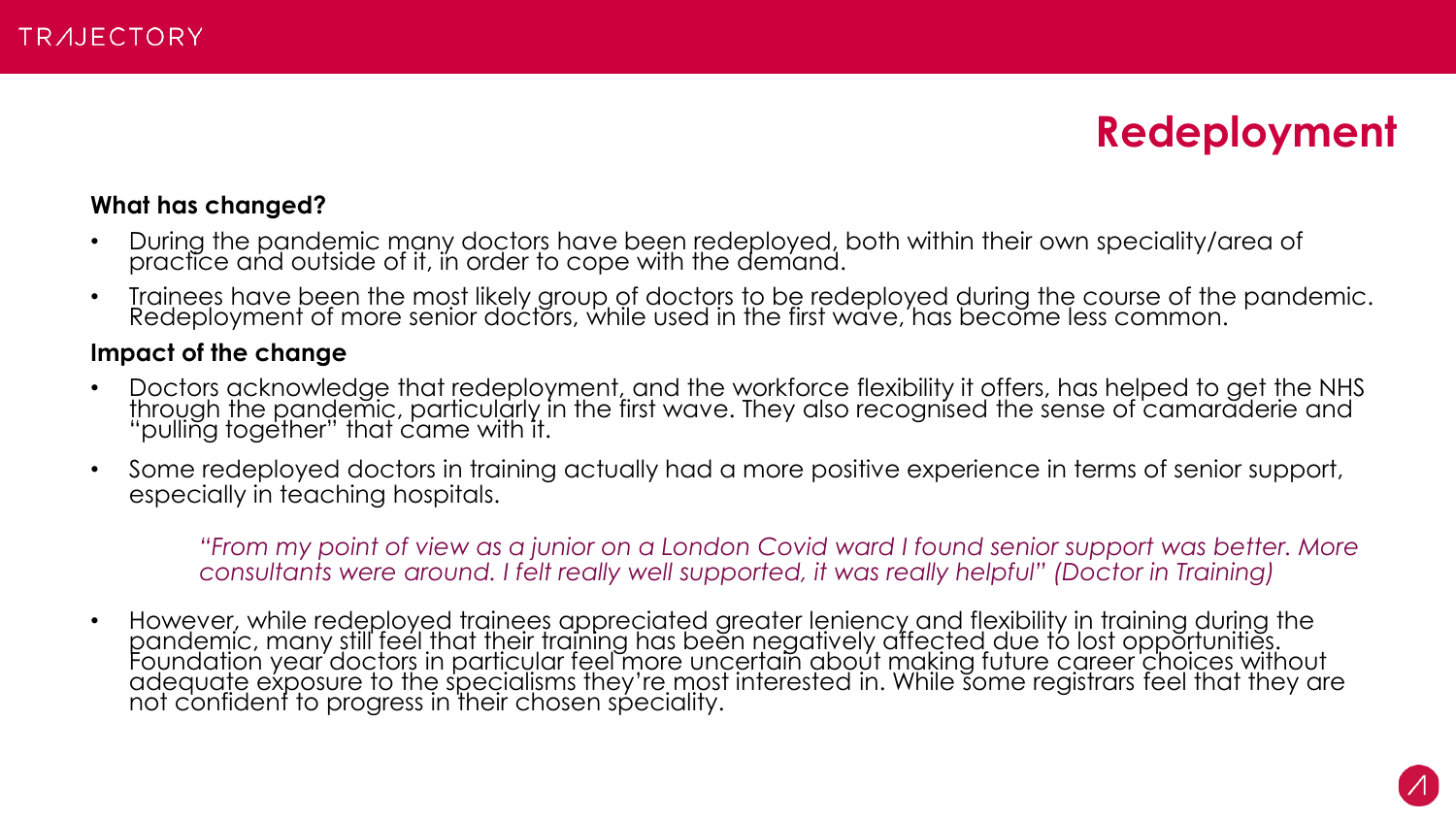### **Redeployment**

*"If you're not getting the clinical exposure you're supposed to get [then] there's no use being signed off for it because at the end of the day when you get your CCT and become a consultant you've not had [the] exposure you need." (Doctor in training)*

• Generally doctors felt that the transferable skills they have gained from redeployment have been fairly limited, and some currently redeployed doctors are concerned that the homogeneity of their current ' workload will impact their confidence and skills when they return to their normal roles.

*"I haven't been able to go back to colorectal surgery which is making me nervous. I'm raising this again and again but there seems to be no answers." (SAS/LED)*

### **Sustaining the change**

• Doctors participating in the research recognised that some level of ongoing redeployment could have benefits, particularly in tackling the backlog of patient care.

*"Pathology doesn't need F1s for service delivery. Respiratory will have 20% extra cases. A short-term solution that isn't ideal but necessary is redeployment." (SAS/LED)*

• However, many also emphasised that redeployed doctors need better support. Particular areas to prioritise noted in the focus groups included: minimising how often doctors are swapped between wards or teams, more comprehensive inductions, standardising administration across hospitals, and protecting study leave.

*"Every day I was on a different ward, every department runs rotations differently – it's chaotic." (Doctor in training)*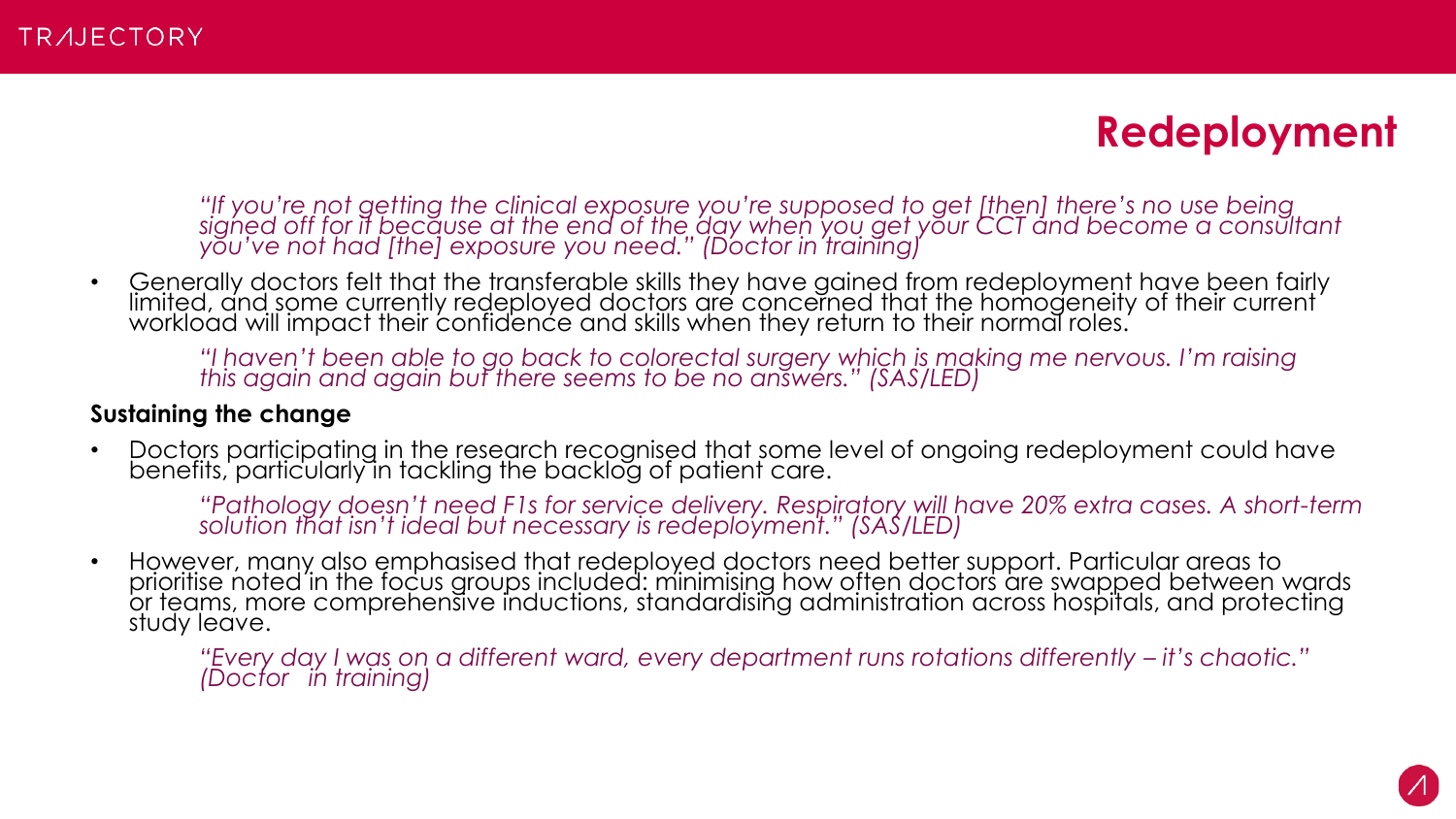## Area of change 3: Reconfiguration of patient care pathways

*Teams across the healthcare system pulling together to support each other has paved the way for service and pathway innovations. This has included implementing more direct access to specialist care, and greater separation of acute and elective care settings.*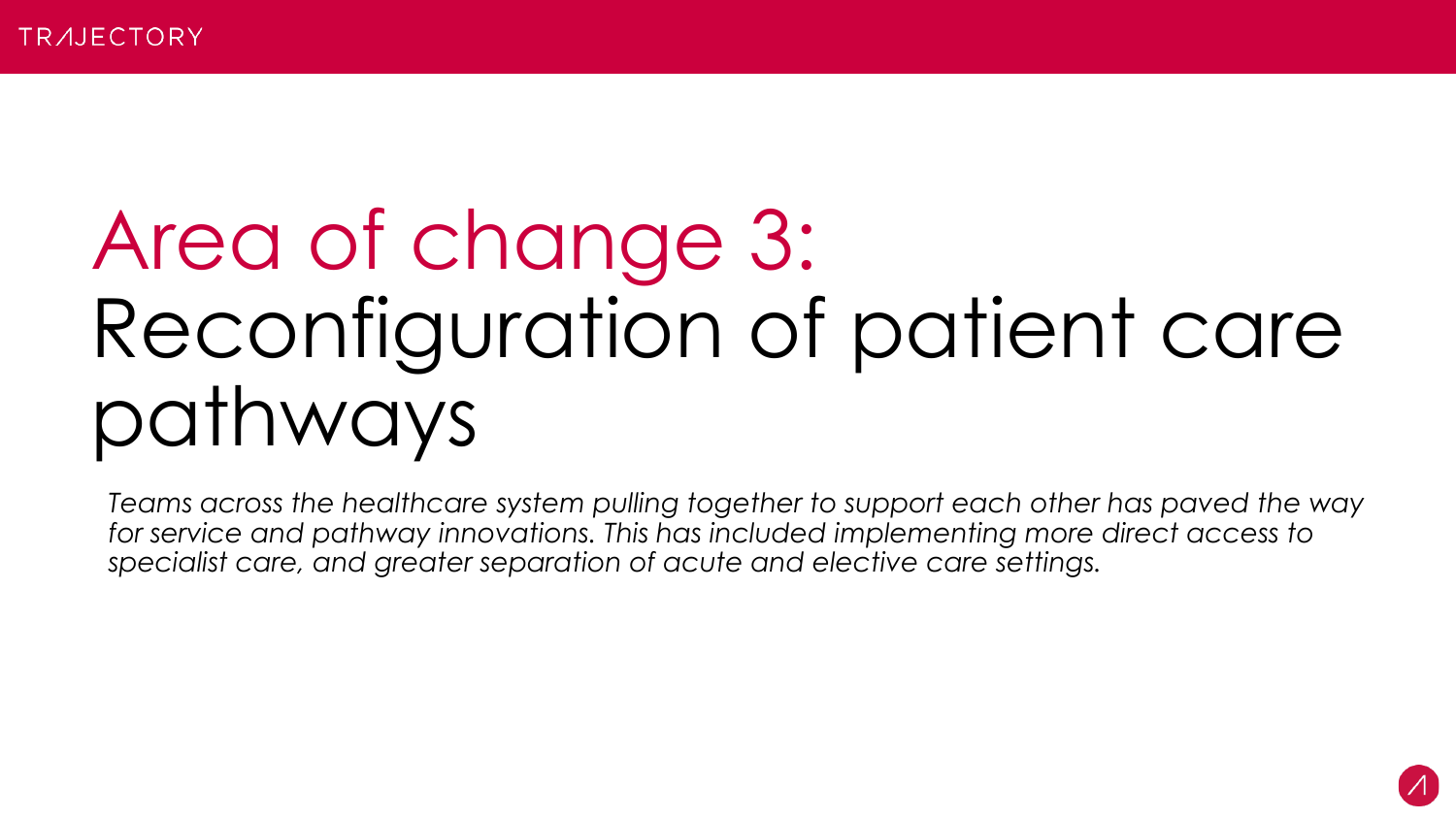### **Redirecting access to specialist care**

#### **What has changed?**

• The urgent need to control the spread of infection and ease pressure on services during the early stages of the pandemic prompted a range of processes to manage attendance at GPs and A&E. Many hospitals put in place more direct access to specialist care, for example changes in pathways to mental health departments and musculoskeletal services.

*"Previously a mental health patient would have come in and waited in the emergency department. The service has now been moved to a bigger area so when the patient comes in and is assessed they're sent directly over. We no longer spend five or six hours with this type of patient in the emergency department." (NHS Hospital Manager)*

#### **Impact of the change**

- Doctors reported that reconfiguration of patient pathways in this way helped to deal with patient demand more efficiently and relieve considerable pressure on A&E staff during the pandemic.
- Managers participating in the research also felt that these changes could mean faster access to specialists and fewer hospital visits for patients.

*"Forty per cent of patients were discharged from hospital in their first visit and didn't need to come back. The patient only has to come into hospital once rather than two or three times." (NHS Hospital Manager)*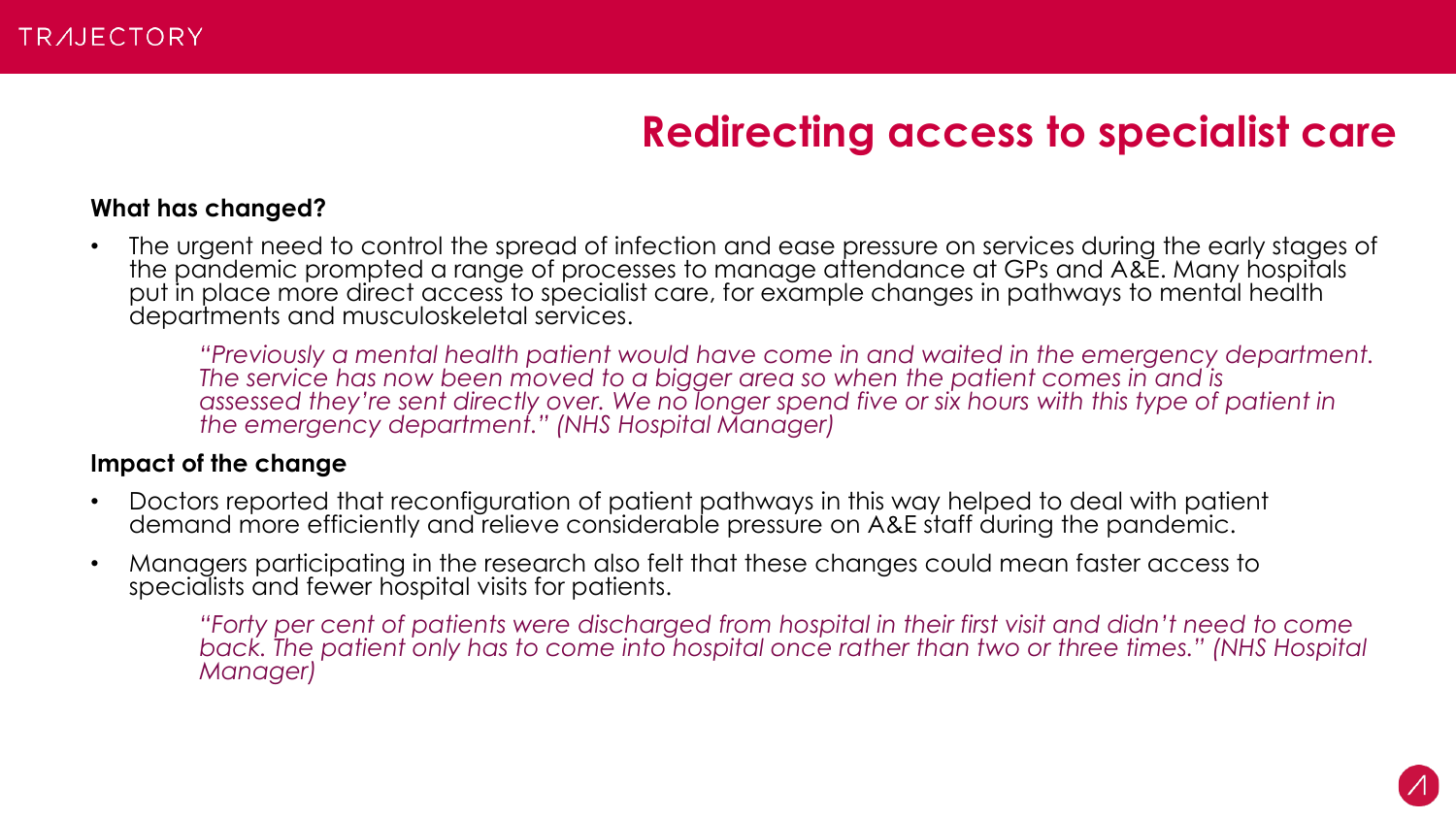### **Redirecting access to specialist care**

#### **Sustaining the change**

• Many of the clinical leads and managers felt that it would be beneficial to keep these changes to patient care pathways longer term.

*"Push more expertise towards the front door so patients are only admitted when they need to be; to provide urgent care pathways that function and work but which avoid hospital admission; and to stop patients admitted on urgent care pathways waiting a week for a test because access to the correct expertise isn't available." (Secondary Care Clinical Lead)*

• However, some warned that this would only be possible with system wide changes, particularly where staff aren't working the same hours.

*"There is no use having…sites without the expertise to deliver that or the resources or working patterns, you need a systems approach that works." (Secondary care clinical lead)*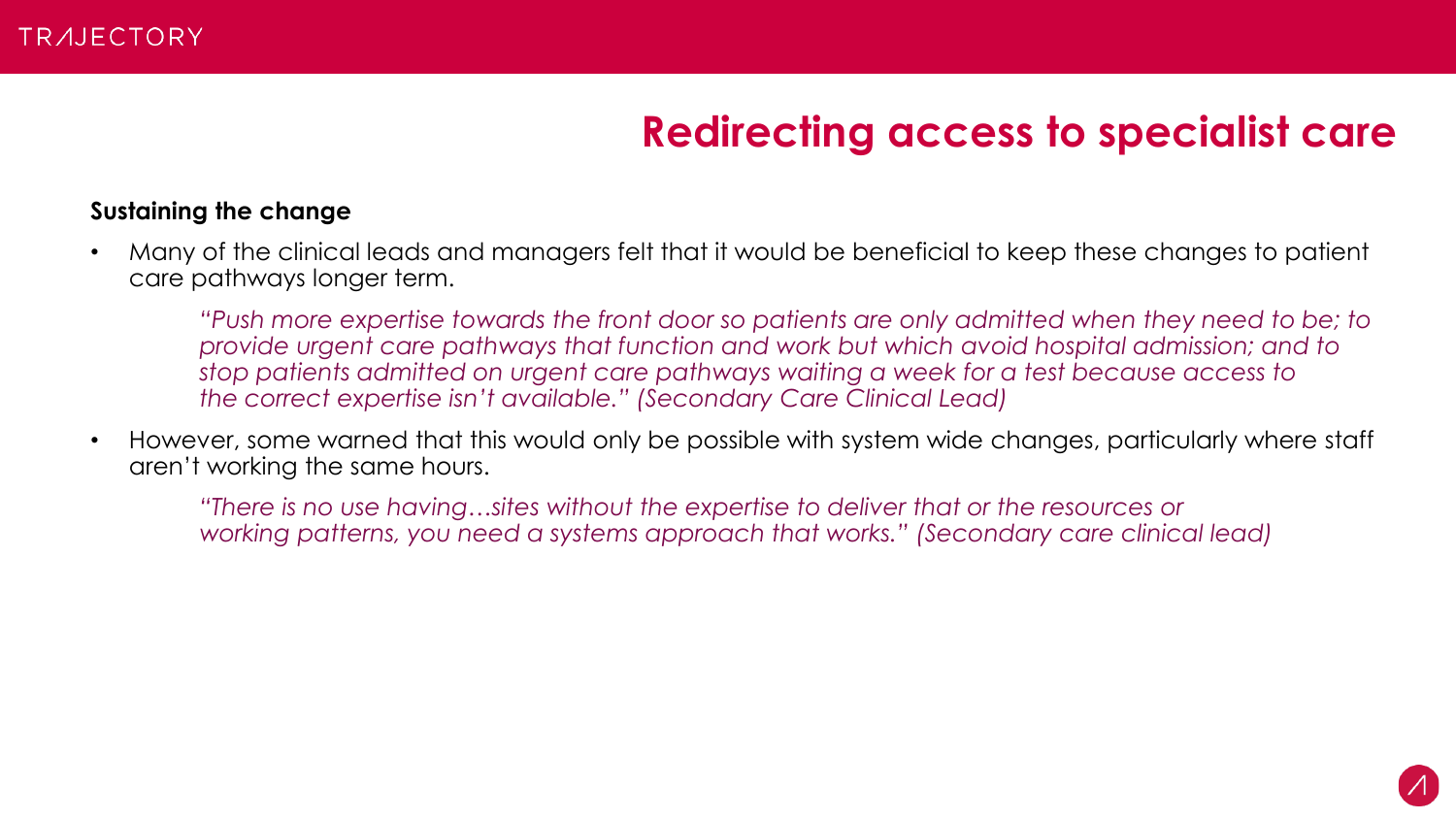### **Use of 'green hospitals'**

### **What has changed?**

• During the pandemic some trusts/boards set up 'Green' hospitals. These were designated 'Covid-free' and only dealt with non-Covid routine work. The designation of separate sites for more routine care is not a new phenomenon, but during the pandemic it was implemented more widely.

#### **Impact of the change**

• 'Green' hospitals have been used to successfully help keep general surgery and routine lists under control. But there has been problems with implementation, especially in dealing with the definition of 'Green' status and potentially changing the status of patients.

*"One day you might have Covid another day you might not. Government guidelines aren't clear, we jump from one extreme to the other." (Secondary Care Clinical Lead)* 

### **Sustaining the change**

• Retaining greater capability to separate acute and elective care was seen by clinical leads and management as potentially important for managing future winter crises.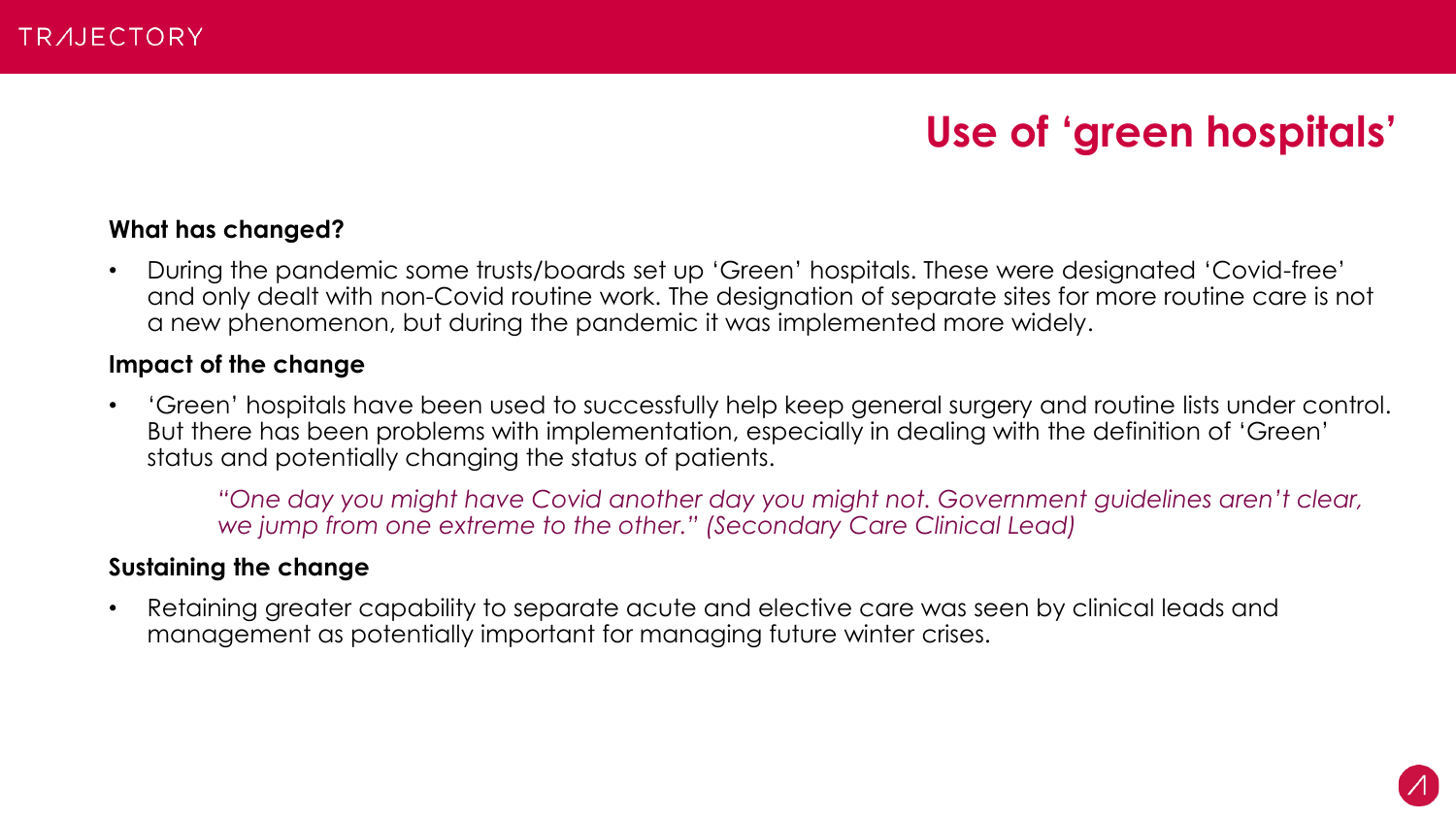## Area of change 4: Managing the patient care backlog

*The UK healthcare system is faced with tackling the backlog in non-covid patient care, putting an already stretched workforce under even more pressure. Different approaches to allocating resource and new initiatives to support doctors have emerged during the pandemic.*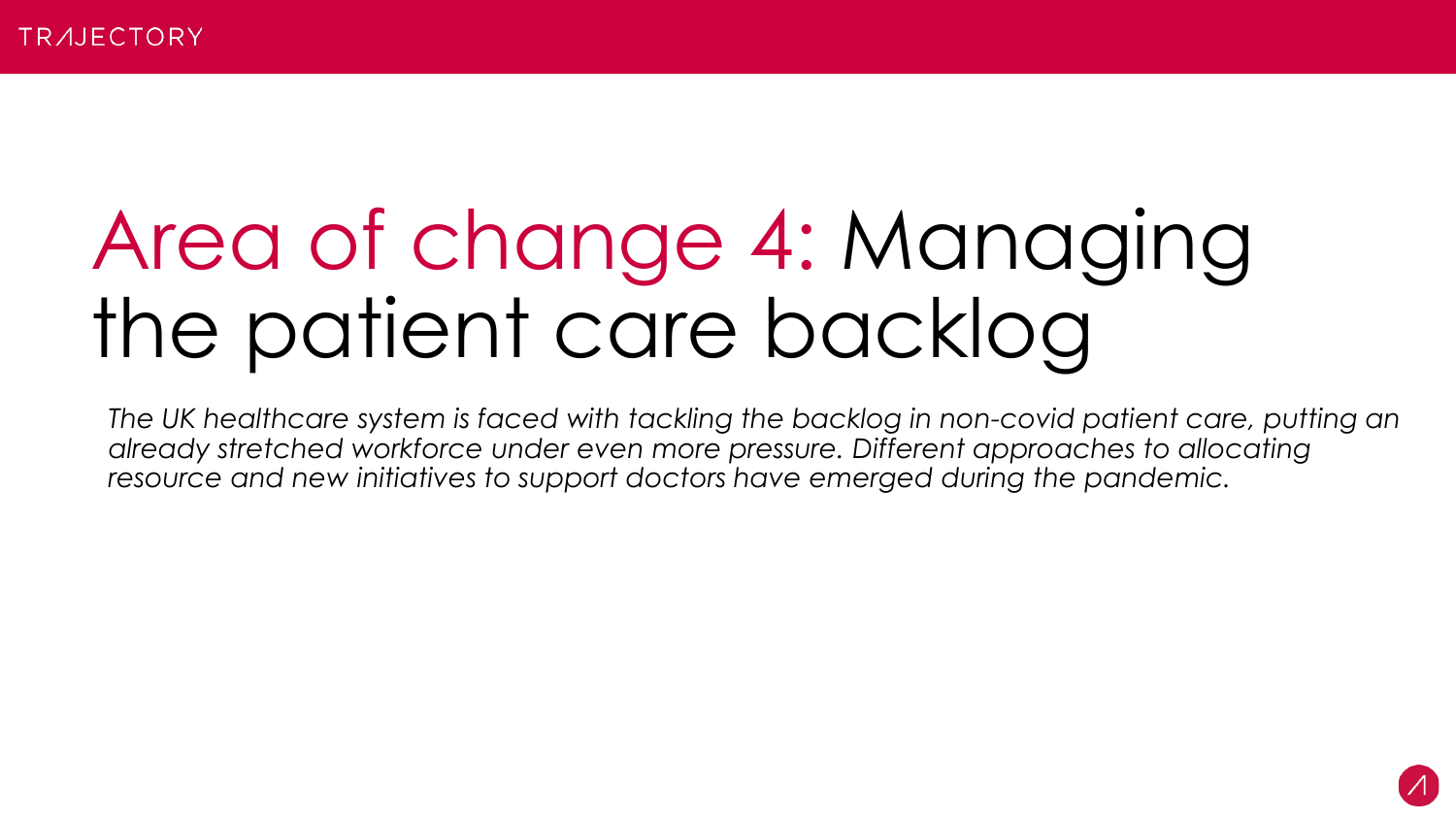### **Allocating workforce resources**

### **What has changed?**

- Doctors reported that managing fluctuations in demand has been a particular challenge for hospitals during the pandemic.
- Action taken by providers to cope with this fluctuating demand have included redeploying staff, employing more locums, 'doubling up' rotas, and returning to more 'firm-style' teams.

### **Impact of the change**

- Some doctors reported that capacity problems have led to more doctors working beyond their usual scope or specialism.
- Ultimately doctors did feel that in some cases reduced capacity had affected the care received by patients during the pandemic, particularly in settings such as intensive care.

*"We pretended we were delivering the same quality of intensive care medicine. We weren't. There's no way you can… when you're spreading one critical care nurse to four patients instead of one to one and likewise the dilution of doctors and so forth." (Consultant)* 

• 'Doubling up' rotas, especially at night, and a return to 'firm-style teams' was felt by some to have resulted in better supervision for trainees and care for patients.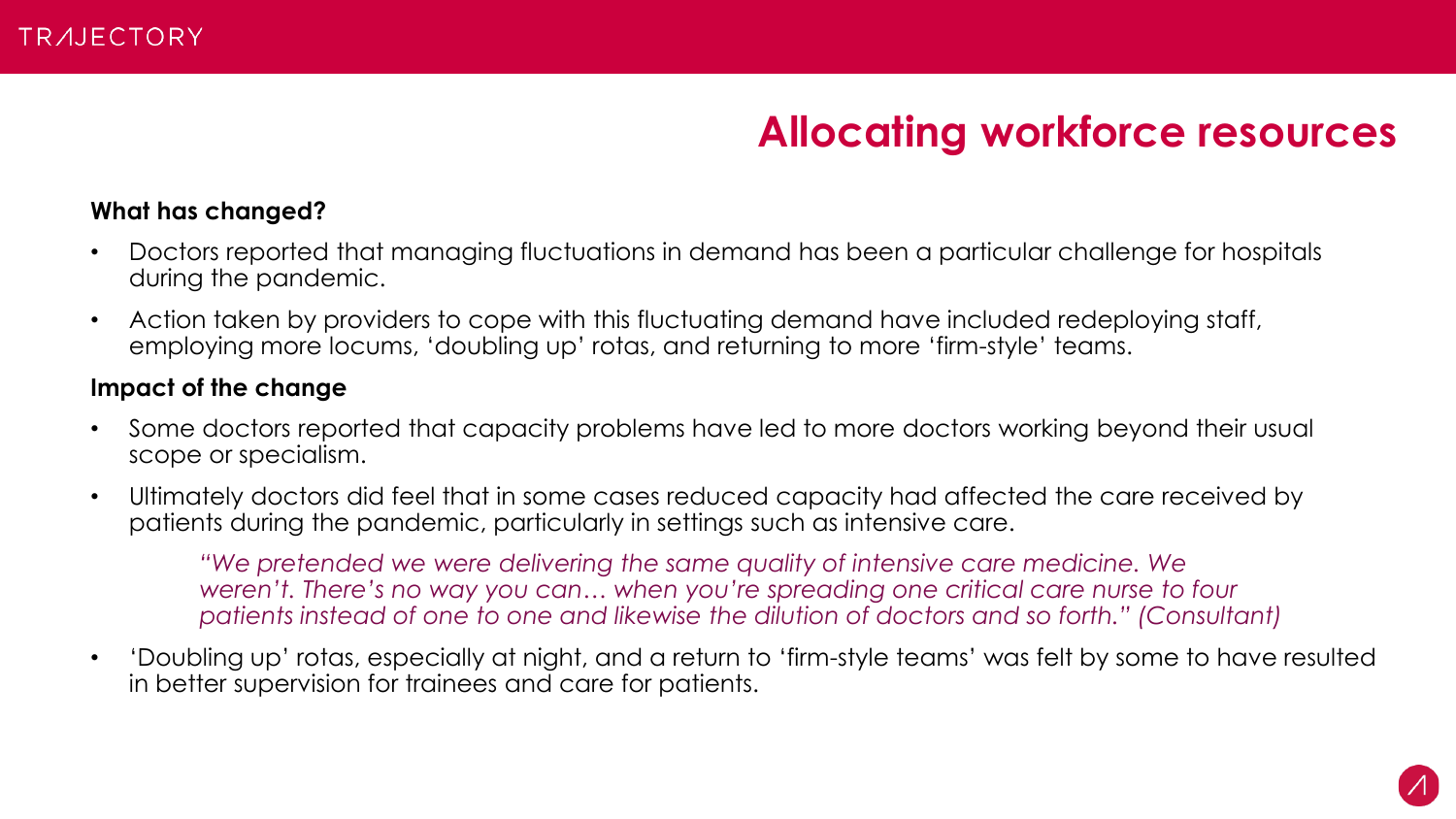### **Allocating workforce resources**

• However, these solutions can be costly, and in some circumstances were reported to have led to overstaffing and wasted resource during the pandemic.

*"Suddenly we have another Covid ward that we don't have staff to cover. Then it suddenly*  disappears again but by that point we've got staff that we're then paying but we don't need *anymore. And then it goes back again" (SAS/LED)*

### **Sustaining the change**

• There was support for retaining some of the rota innovations implemented during the pandemic, such as 'firm-style teams.

*"Our rota is much more trainee-centred now because we had to write a rota that could cope with suddenly six people (two wards' worth of cover) isolating, so we restructured everything into teams a bit more like the old style of being in a firm so the consultant and junior doctor would all be the one team and there was a bit of cross cover as necessary but actually that's been quite successful and that's definitely something we're keeping on as a department." (SAS/LED)*

• However, while these changes may reduce pressure on doctors while they work, if the number of posts don't increase it means working more shifts, contributing to burn-out and workforce attrition long-term.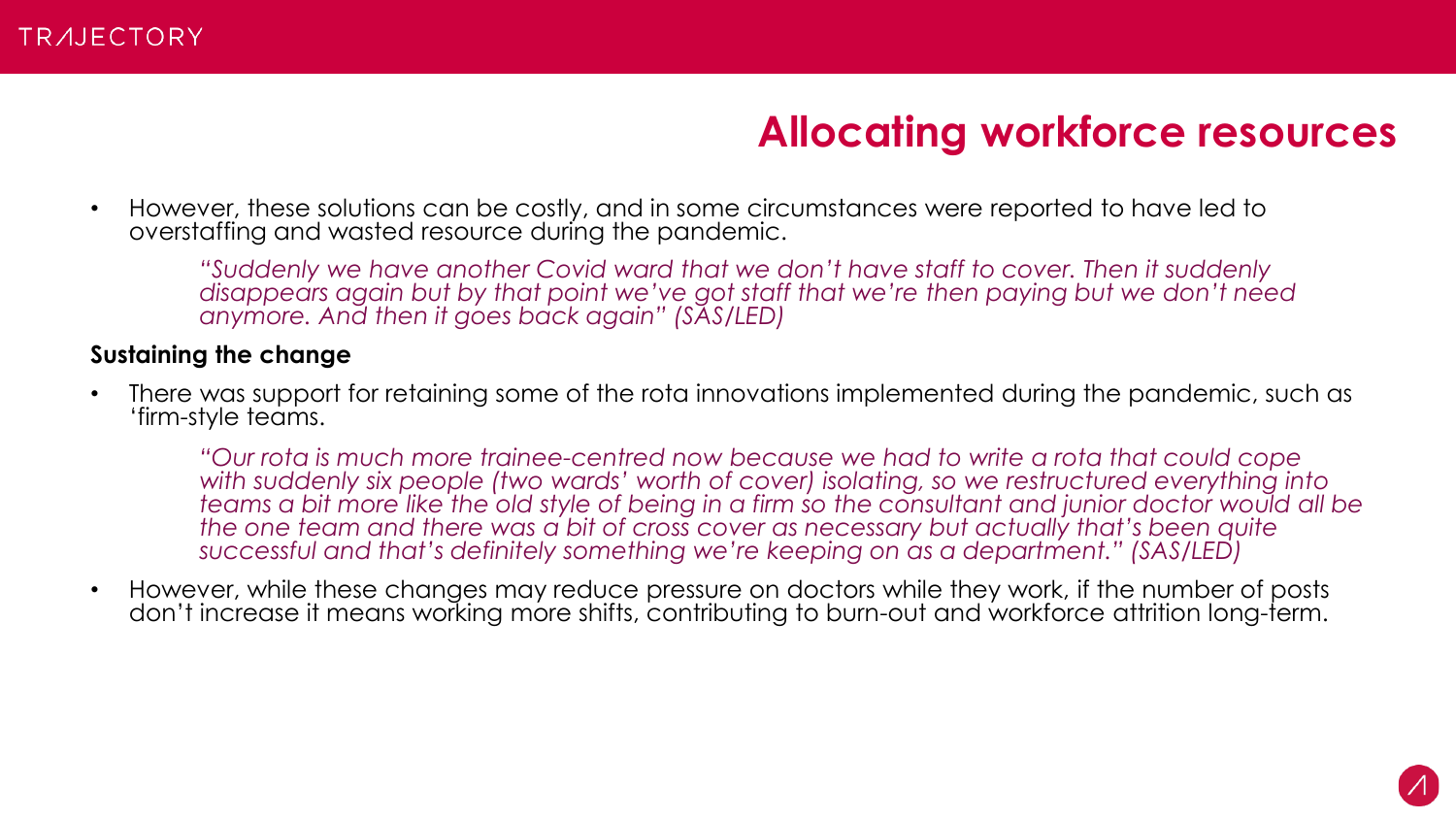### **Supporting doctors wellbeing**

#### **What has changed?**

- The challenges and complexities of living and working on the frontline during a pandemic has put many doctors under immense stress. They will continue to work under increased pressure as the healthcare system tackles the patient care backlog.
- People across the healthcare system have come together to support each other during the pandemic. For example, many report the importance of debrief sessions for cases that may be particularly traumatic.
- New initiatives to support doctors' wellbeing have also been introduced during the pandemic, such as better support services, wellbeing spaces and even massages.

*"Our directorate has built a wellbeing room, a comfortable place to reflect, have a cup of tea,*  [and] sit in peace and quiet. We've got wellbeing champions/officers from various specialisms *trained as support workers overseeing wellbeing." (Secondary care lead)*

#### **Impact of the change**

• Many of the participating doctors expressed concerns that increased workload pressure is affecting the care provided to patients. When doctors felt patient care suffered, it negatively impacted their own morale.

*"It was not the same quality of service – it was heart-breaking." (Consultant)*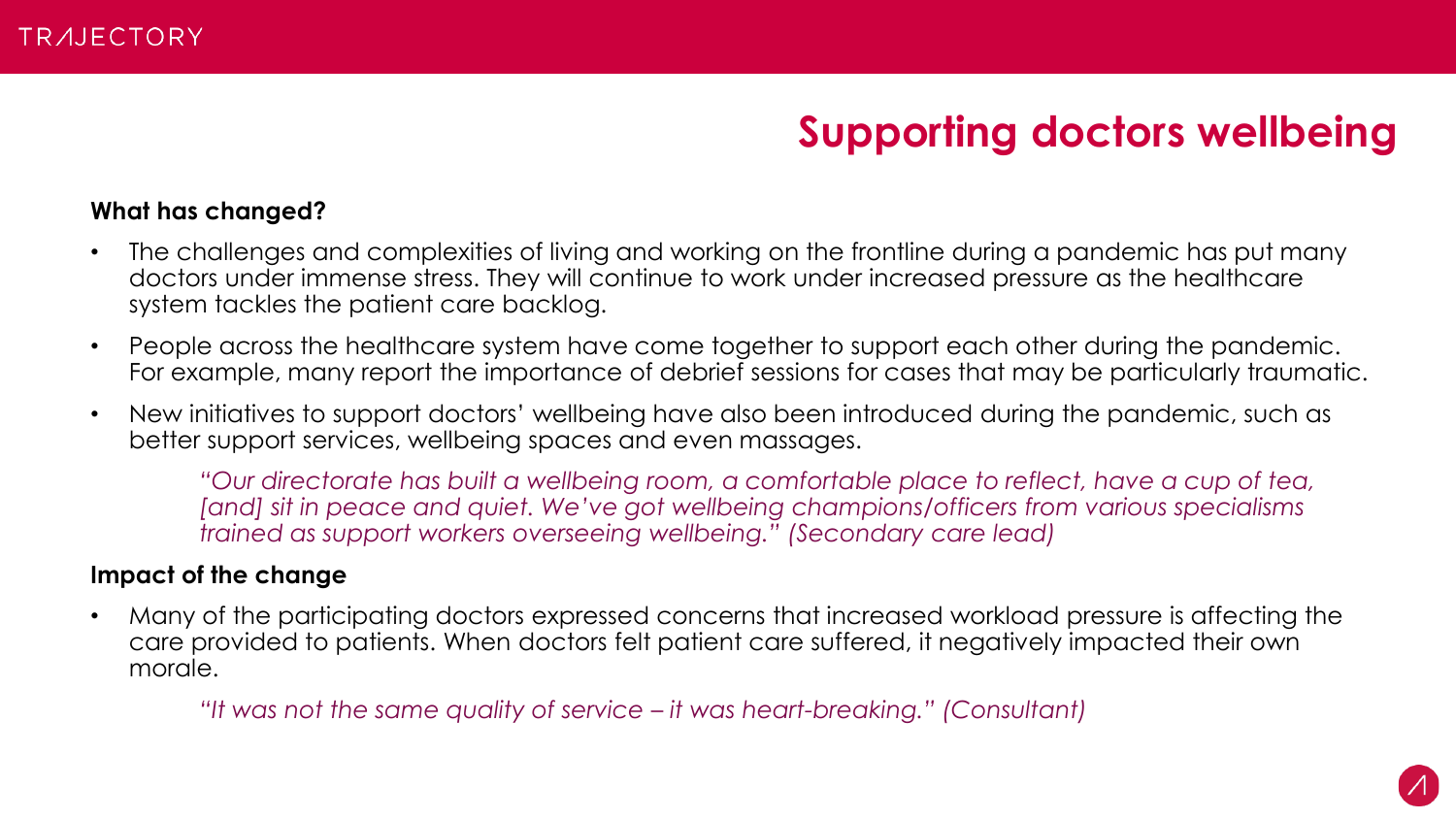### **Supporting doctors wellbeing**

• While doctors have appreciated some of these wellbeing initiatives, many report not having time to actually use them.

#### **Sustaining the change**

- Although doctors welcome a greater recognition of wellbeing issues, many highlighted that improving staffing levels and reducing workload are the actions most likely to make a positive difference.
- The importance of having senior leaders and managers who are visible and readily available was also highlighted.

*"The pandemic has taught me this is so important. Wellbeing posters and screen savers aren't the same as putting your hand on someone's shoulder and asking if they're alright. It's equally important as having counselling facilities" (NHS Hospital Manager)*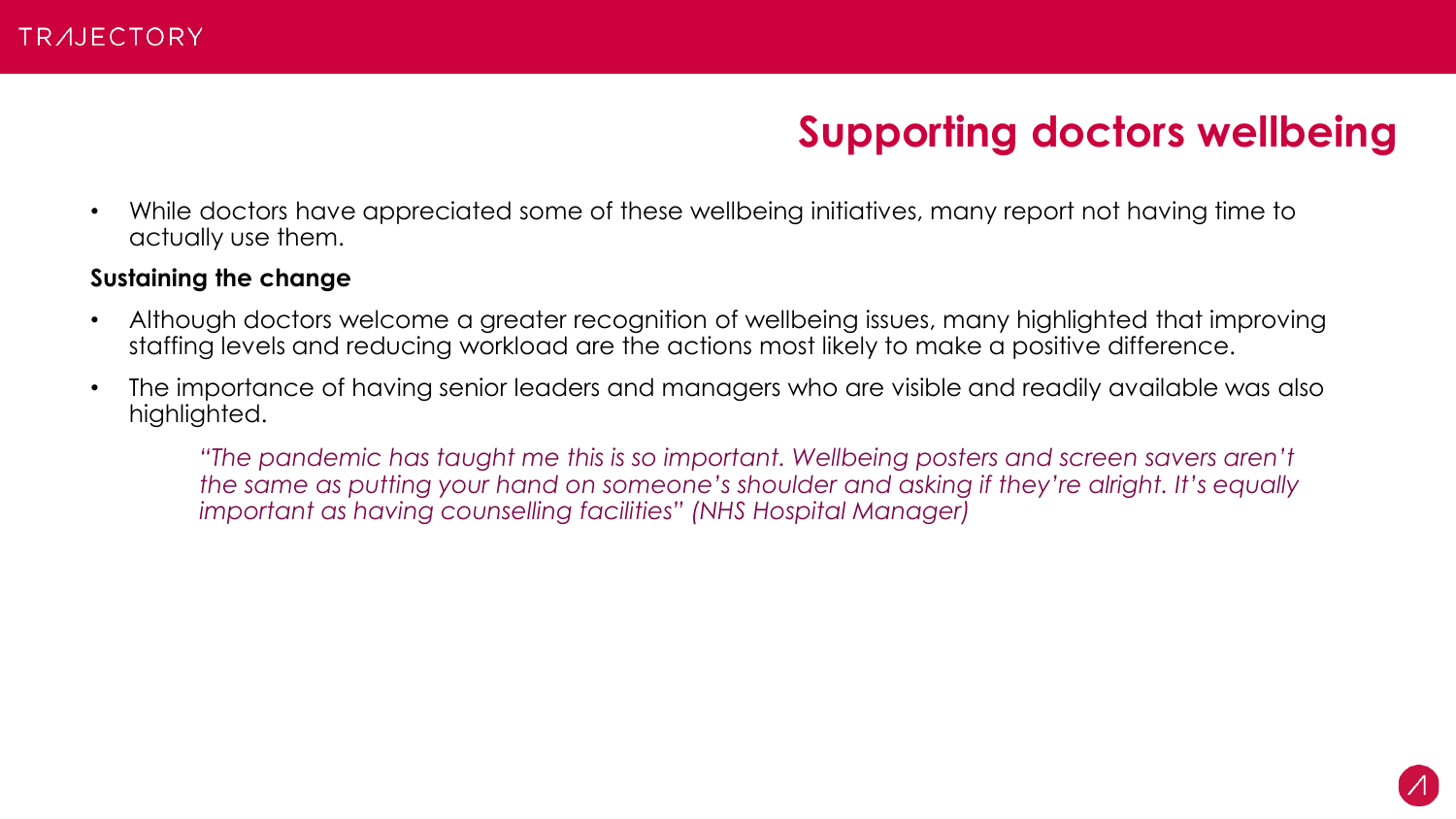### **Modified investigation and treatment protocols**

### **What has changed?**

- Some doctors participating in the research described requirements to prioritise services more carefully during the pandemic. For example, reducing eligibility or mandating alternative tests and procedures.
- The pandemic has also led to the development of new alternative clinical diagnosis procedures, that could be implemented despite pandemic restrictions.
- Practices such as of pooling waiting lists, across departments or wider networks, have also become more common place.

#### **Impact of the change**

• Doctors participating in the research were able to provide examples of where pandemic has driven positive innovation, with the development of more efficient alternative procedures.

*"We developed a long waiting list because our autism diagnostic tool is an hour assessment and can't be done remotely or wearing a mask. Instead, we pragmatically launched a different tool called the British Observation of Symptoms of Autism, a bridge tool that can be delivered in half*  an hour, and has been ratified, delivered face to face alongside good quality telephone *information gathering." (Secondary care clinical lead)*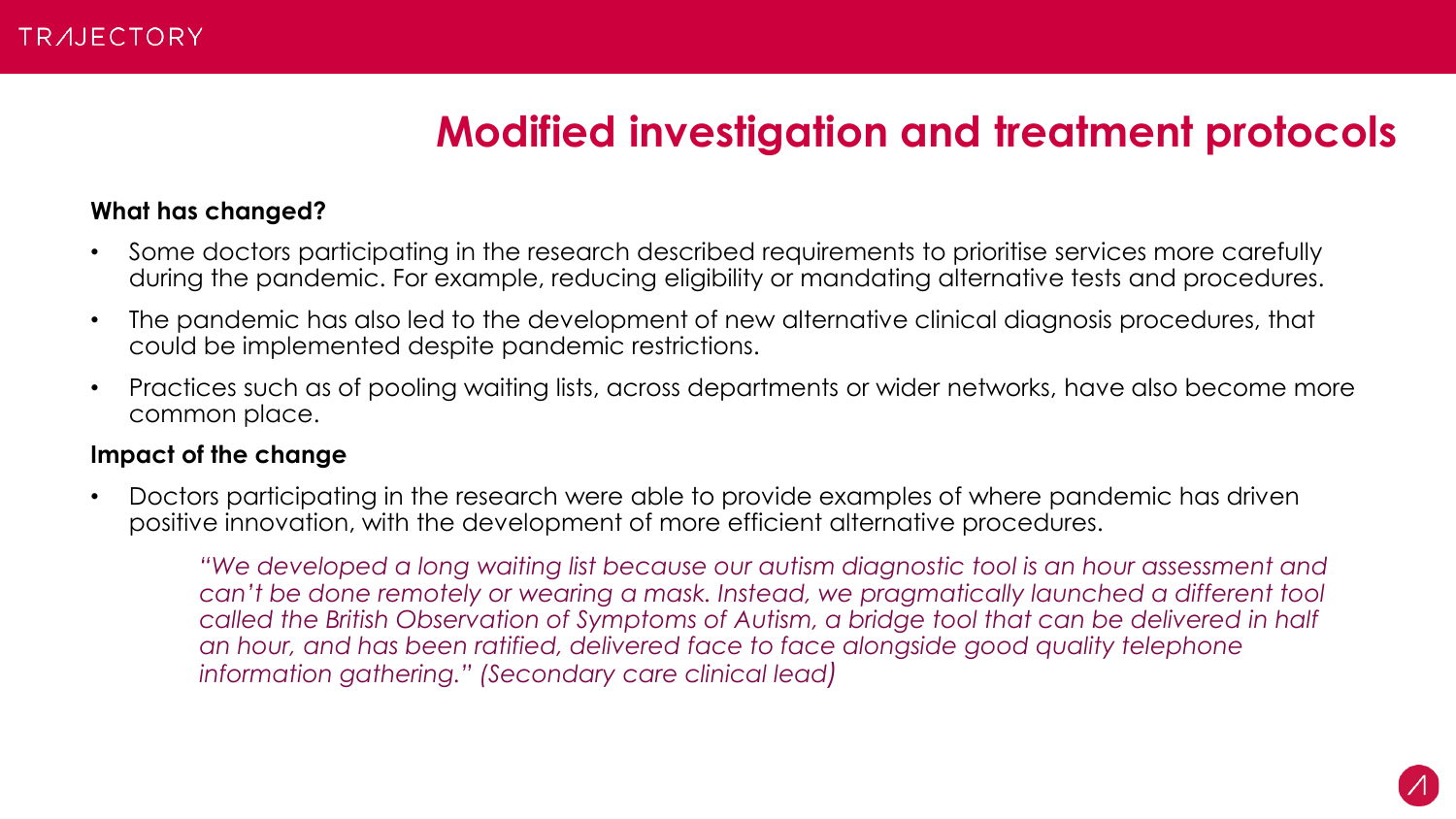### **Modified investigation and treatment protocols**

• Concerns were raised about management pressure to ration investigations and treatment.

*"I feel doctors are being put on the spot and when things go wrong it will be individual doctors' faults – their judgment that was wrong when it was actually an institutional bias to push back on account of reduced capacity*

### **Sustaining the change**

• Many of the doctors participating in the research felt that where evidence suggests a more efficient but just as effective alternative is available, new protocols should remain in place.

*"A lot of colonoscopies aren't really necessary so you end up delaying the ones that are. We took a more proactive approach to triaging, requesting alternative tests such as stool markers*  and if those were negative then go back to the GP or patient and say you don't need a *colonoscopy, because we know you don't have cancer. These things have been around for a while, but we've been stuck in this way of if a GP refers to us for a colonoscopy we give it but [that's changed] because we had to prioritise because of the backlog. It worked brilliantly and I'm sure it will continue." (Consultant)*

• However, some doctors warned against non-clinical management becoming too involved in these decisions.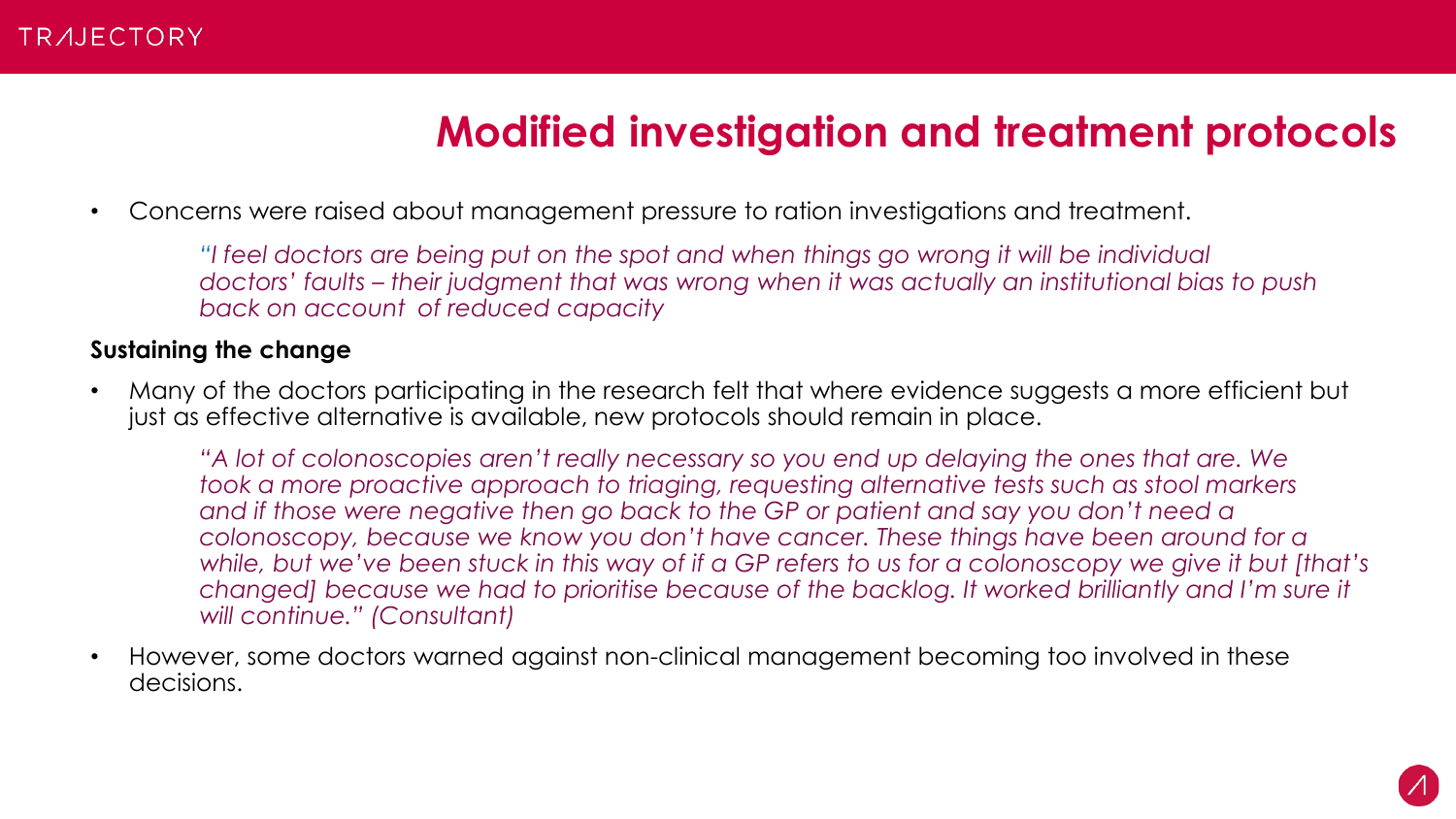# Priorities for sustaining positive change long-term

*Factors identified as most important for enabling positive change to be sustained include robust investment in staff and technology, expanded and flexible guidance, and shifts in culture.*